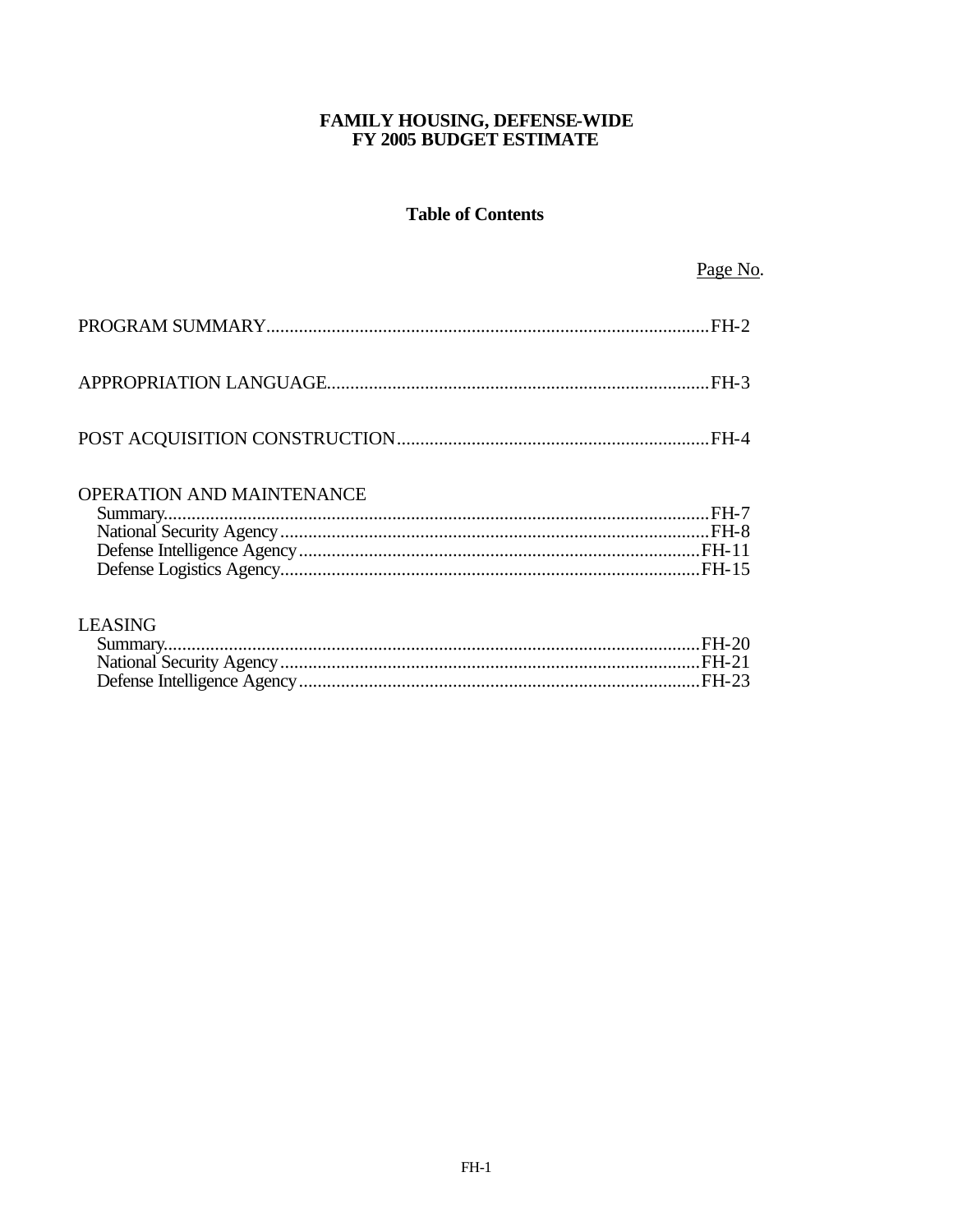### **FAMILY HOUSING, DEFENSE-WIDE PROGRAM SUMMARY FY 2005**

## (Dollars in Thousands)

|                                     | <b>NSA</b> | DIA      | <b>DLA</b> | Total  |
|-------------------------------------|------------|----------|------------|--------|
| New Construction                    |            |          |            |        |
| Improvements<br>Planning and Design | 49         |          | -          | 49     |
| <b>Construction Subtotal</b>        | 49         |          |            | 49     |
| Operations                          | 563        | 3,925    | 405        | 4,893  |
| <b>Utilities</b>                    | 471        | $\theta$ | 419        | 890    |
| Maintenance                         | 1,939      | $\theta$ | 397        | 2,336  |
| Leasing                             | 11,257     | 30,199   | 0          | 41,456 |
| O&M Subtotal                        | 14,230     | 34,124   | 1,221      | 49,575 |
| Reimbursable Program                |            | 3,500    |            | 3,500  |
| <b>Total Program</b>                | 14,279     | 37,624   | 1,221      | 53,075 |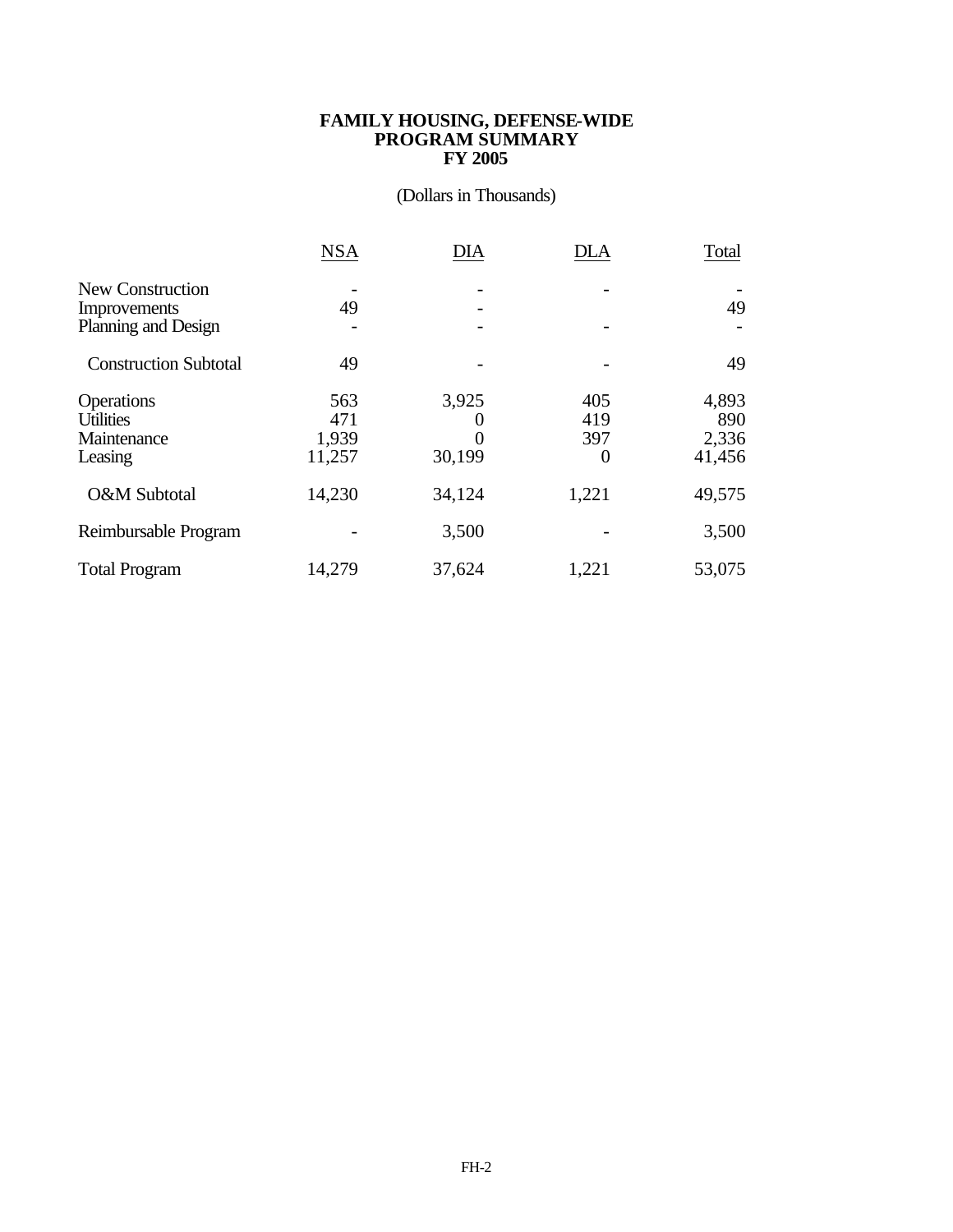### **APPROPRIATIONS LANGUAGE FAMILY HOUSING, DEFENSE-WIDE FY 2005**

## FAMILY HOUSING CONSTRUCTION, DEFENSE-WIDE

For expenses of family housing for the activities and agencies of the Department of Defense (other than the military departments) for construction, including acquisition, replacement, addition, expansion, extension and alteration, as authorized by law, \$49,000, to remain available until September 30, 2009.

## FAMILY HOUSING OPERATION AND MAINTENANCE, DEFENSE-WIDE

For expenses of family housing for the activities and agencies of the Department of Defense (other than the military departments) for operation and maintenance, leasing, and minor construction, as authorized by law, \$49,575,000.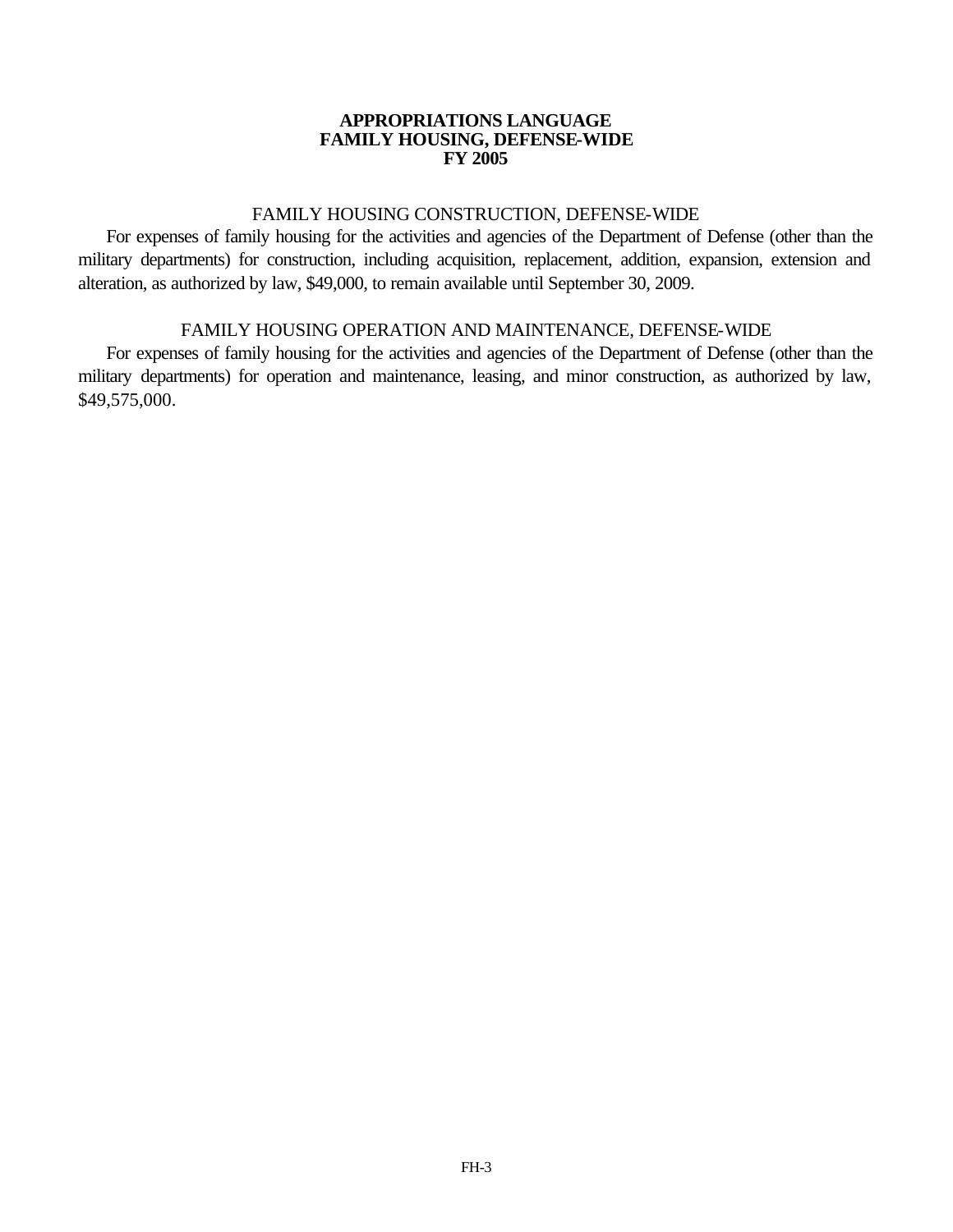### **FAMILY HOUSING CONSTRUCTION, DEFENSE-WIDE FY 2005**

The FY 2004 Family Housing Construction, Defense-wide request is \$49,000. The National Security Agency requests \$49,000 in Post Acquisition Construction funds to improve 27 family housing units at overseas locations.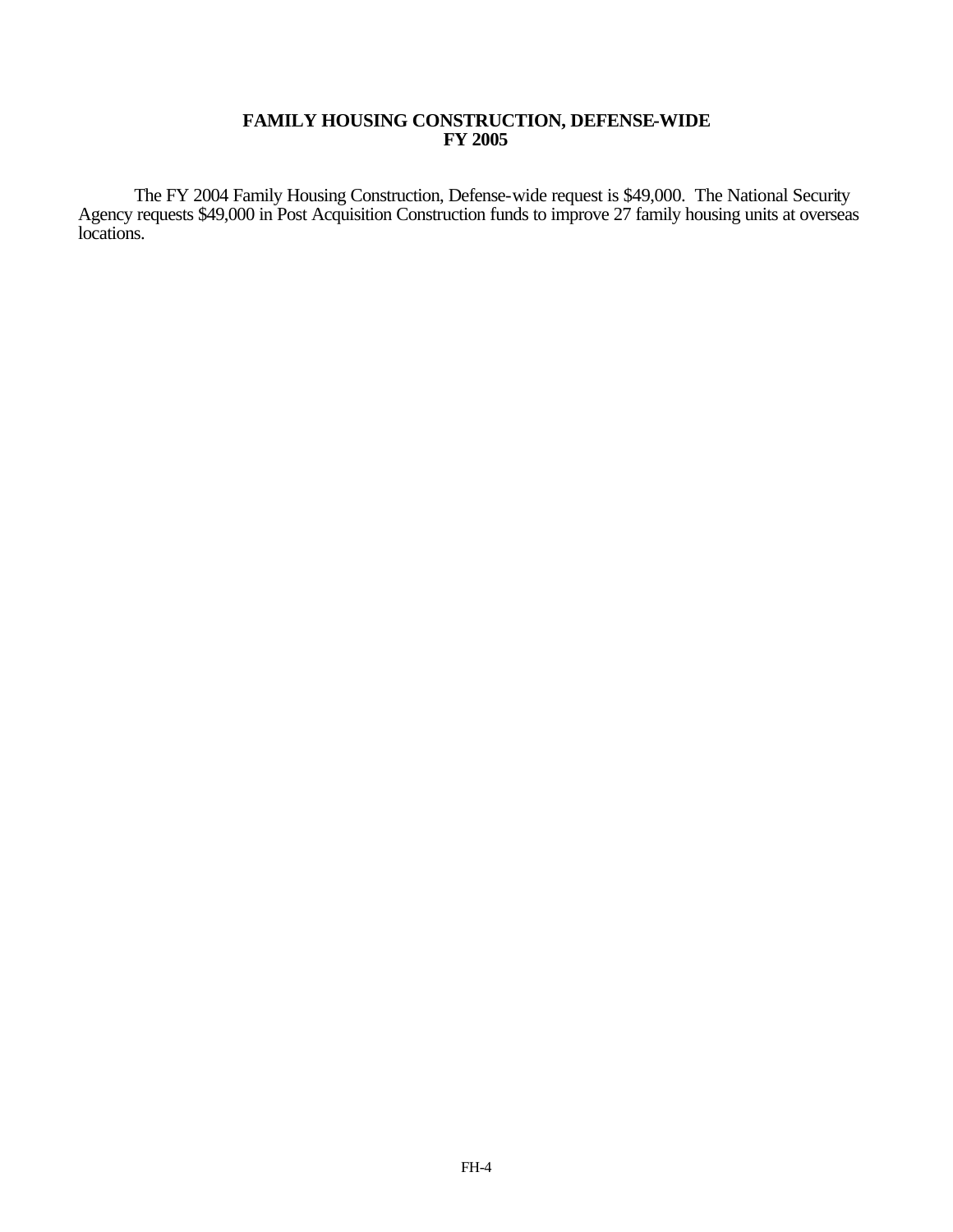| 1. Component<br>FY 2005 MILITARY CONSTRUCTION PROJECT DATA      |  |                                                                                                                                                                                       |  |                                              |                  |                           |    | 2. Date |  |
|-----------------------------------------------------------------|--|---------------------------------------------------------------------------------------------------------------------------------------------------------------------------------------|--|----------------------------------------------|------------------|---------------------------|----|---------|--|
| <b>NSA</b>                                                      |  |                                                                                                                                                                                       |  |                                              |                  | Feb 2004                  |    |         |  |
| 3. Installation and Location:                                   |  |                                                                                                                                                                                       |  |                                              | 4. Project Title |                           |    |         |  |
| RAF Menwith Hill, Harrogate, UK<br>Storm Water Drainage Upgrade |  |                                                                                                                                                                                       |  |                                              |                  |                           |    |         |  |
| 5. Program Element                                              |  | <b>6. Category Code</b>                                                                                                                                                               |  | 7. Project Number<br>8. Project Cost (\$000) |                  |                           |    |         |  |
|                                                                 |  | 711                                                                                                                                                                                   |  | <b>NA</b>                                    |                  |                           | 49 |         |  |
| <b>9. COST ESTIMATES</b>                                        |  |                                                                                                                                                                                       |  |                                              |                  |                           |    |         |  |
| U/M<br>Quantity<br><b>Unit Cost</b><br><b>Item</b>              |  |                                                                                                                                                                                       |  | <b>Cost (\$000)</b>                          |                  |                           |    |         |  |
| Post Acquisition Construction                                   |  |                                                                                                                                                                                       |  |                                              |                  |                           |    | 49      |  |
|                                                                 |  |                                                                                                                                                                                       |  |                                              |                  |                           |    |         |  |
|                                                                 |  |                                                                                                                                                                                       |  |                                              |                  |                           |    |         |  |
| <b>Total Request</b>                                            |  |                                                                                                                                                                                       |  |                                              |                  |                           |    | 49      |  |
|                                                                 |  |                                                                                                                                                                                       |  |                                              |                  |                           |    |         |  |
|                                                                 |  |                                                                                                                                                                                       |  |                                              |                  |                           |    |         |  |
|                                                                 |  | 10. DESCRIPTION OF PROPOSED CONSTRUCTION: This project will construct new surface                                                                                                     |  |                                              |                  |                           |    |         |  |
| existing defective soak-aways.                                  |  | water drainage systems for the Station's Family Housing plant rooms. The project will also upgrade                                                                                    |  |                                              |                  |                           |    |         |  |
|                                                                 |  |                                                                                                                                                                                       |  |                                              |                  |                           |    |         |  |
| 11. REQUIREMENT: 111 DU                                         |  | <b>ADEQUATE: 27 DU</b>                                                                                                                                                                |  |                                              |                  | <b>SUBSTANDARD: 84 DU</b> |    |         |  |
|                                                                 |  |                                                                                                                                                                                       |  |                                              |                  |                           |    |         |  |
|                                                                 |  | PROJECT: Construct new surface water drainage systems at 111 on-station family housing units. These<br>funds will enable the completion of the new system for approximately 27 units. |  |                                              |                  |                           |    |         |  |
|                                                                 |  |                                                                                                                                                                                       |  |                                              |                  |                           |    |         |  |
|                                                                 |  | REQUIREMENT: Excavate and install new rain gullies and provide new drainage systems to the nearest                                                                                    |  |                                              |                  |                           |    |         |  |
|                                                                 |  | inspection chamber. Repair damage to inspection chambers and concrete sidewalks.                                                                                                      |  |                                              |                  |                           |    |         |  |
|                                                                 |  | CURRENT SITUATION: The surface water from the plant room's rain water pipes is not connected to                                                                                       |  |                                              |                  |                           |    |         |  |
|                                                                 |  | the existing housing surface water drainage system. The soak-aways were constructed during the late                                                                                   |  |                                              |                  |                           |    |         |  |
| 1950's and are not working efficiently.                         |  |                                                                                                                                                                                       |  |                                              |                  |                           |    |         |  |
|                                                                 |  |                                                                                                                                                                                       |  |                                              |                  |                           |    |         |  |
|                                                                 |  | IMPACT IF NOT PROVIDED: There will be a continual deterioration of the existing defective soak-                                                                                       |  |                                              |                  |                           |    |         |  |
|                                                                 |  | away. The plant room water pipes will continue to be discharged onto the sidewalks. This will compound                                                                                |  |                                              |                  |                           |    |         |  |
|                                                                 |  | the problem of ponding and icing of sidewalks during the winter months.                                                                                                               |  |                                              |                  |                           |    |         |  |
| Point of Contact:                                               |  |                                                                                                                                                                                       |  |                                              |                  |                           |    |         |  |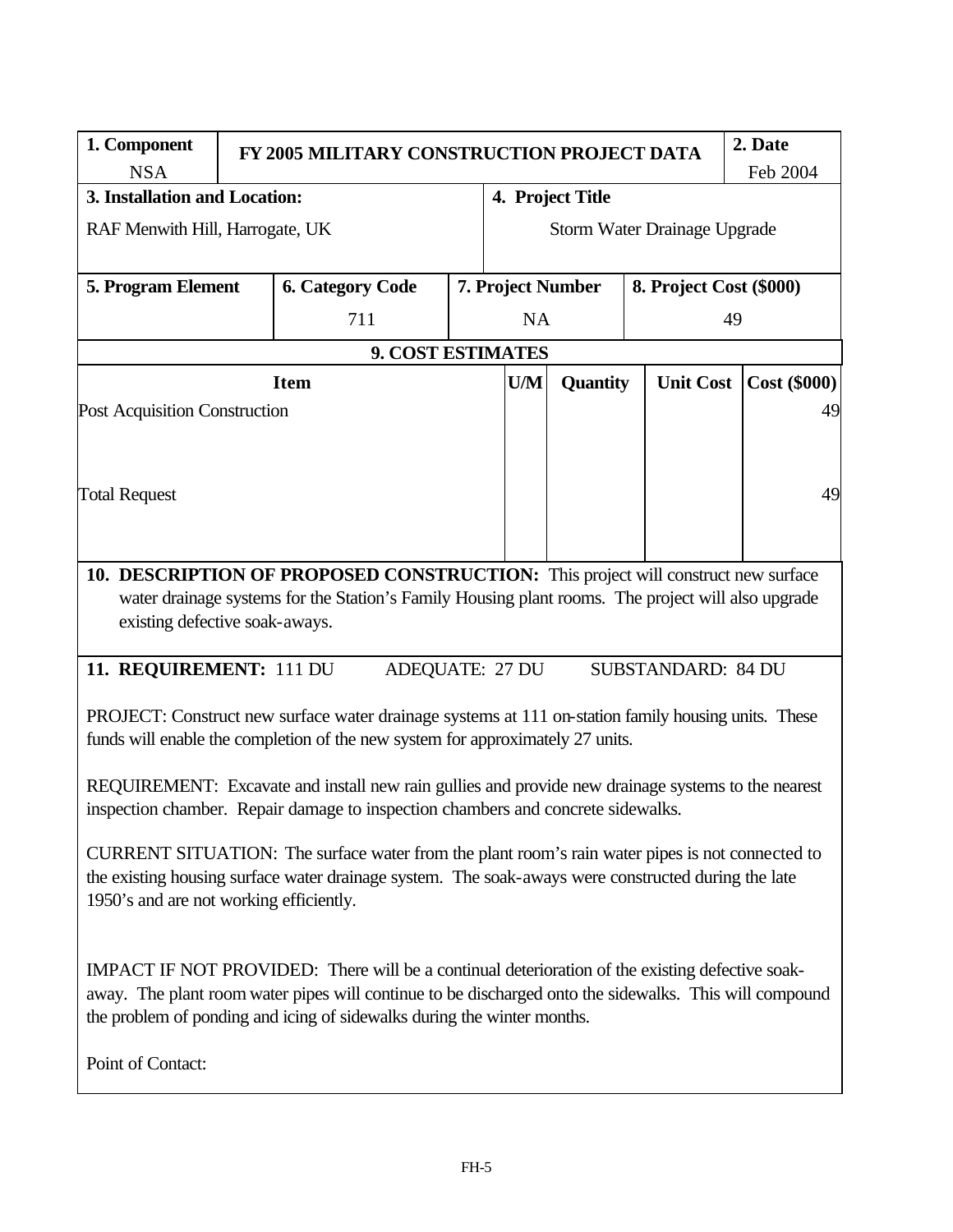### **FAMILY HOUSING OPERATION AND MAINTENANCE, DEFENSE-WIDE FY 2005**

The FY 2005 Family Housing Operation and Maintenance, Defense-Wide request is \$8,119,000. The Operation and Maintenance includes maintenance and repair of government-owned housing units and associated real property; utility services; repair, replacement, transportation and handling of furniture and furnishings; refuse collection and disposal services; management services; and other miscellaneous support. Furnishings support for members of the Defense Attaché System are also included. The costs for leasing family housing units are separately addressed.

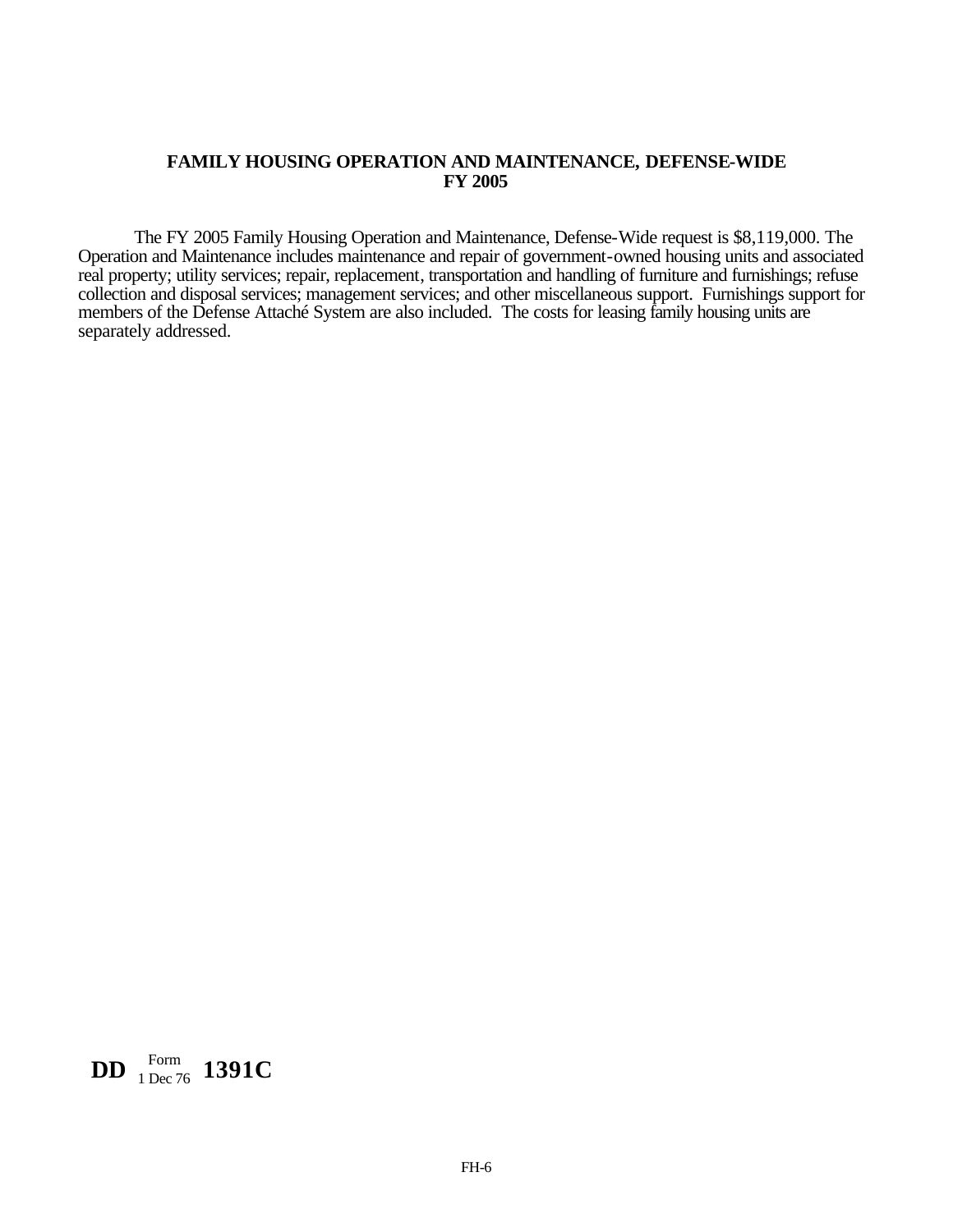## **OPERATION AND MAINTENANCE SUMMARY FAMILY HOUSING, DEFENSE-WIDE (Excludes Leased Units and Costs)**

| <b>Inventory Data</b>                                    |                  | FY 2003          | FY 2004        |              | FY 2005        |                |
|----------------------------------------------------------|------------------|------------------|----------------|--------------|----------------|----------------|
|                                                          |                  |                  |                |              |                |                |
| Units in Being Beginning of Year                         |                  | 390<br>387       | 387<br>387     |              | 387<br>387     |                |
| Units in Being End of Year<br>Average Inventory for Year |                  | 389              | 387            |              | 387            |                |
|                                                          |                  |                  |                |              |                |                |
| Units Requiring O&M Funding<br>a. Conterminous U.S.      |                  | 203              | 201            |              | 201            |                |
| b. U.S. Overseas                                         |                  | 186              | 186            |              | 186            |                |
| c. Foreign                                               |                  |                  |                |              | $\blacksquare$ |                |
| d. Worldwide                                             |                  | 389              | 387            |              | 387            |                |
|                                                          |                  |                  |                |              |                |                |
|                                                          | FY 2003          |                  |                | FY 2004      | FY 2005        |                |
|                                                          | Unit             | Total            | Unit           | Total        | Unit           | Total          |
|                                                          | $Cost*$          | Cost             | $Cost*$        | Cost         | $Cost*$        | Cost           |
| <b>Funding Requirements</b>                              | $($)$            | $(\$000)$        | $\circ$        | $(\$000)$    | $\circled{3}$  | $(\$000)$      |
| 1. Operation                                             |                  |                  |                |              |                |                |
| a. Management                                            | 825              | 321              | 780            | 302          | 791            | 306            |
| b. Services                                              | 1,674            | 651              | 1,233          | 477          | 1,181          | 457            |
| c. Furnishings                                           | 9,576            | 3,725            | 10,305         | 3,988        | 10,535         | 4,077          |
| d. Miscellaneous                                         | 49               | 19               | 132            | 51           | 137            | 53             |
| <b>Subtotal-Gross Obligations</b>                        | 12,123           | 4,716            | 12,450         | 4,818        | 12,643         | 4,893          |
| <b>Anticipated Reimbursements</b>                        |                  | 200              |                | 200          |                | 200            |
| 2. Utilities Operations                                  | 2,085            | 811              | 2,132          | 825          | 2,300          | 890            |
| <b>Anticipated Reimbursements</b>                        |                  |                  |                |              |                |                |
| 3. Maintenance                                           |                  |                  |                |              |                |                |
| a. M&R Dwellings                                         | 2,907            | 1,131            | 7,597          | 2,940        | 5,992          | 2,319          |
| b. M&R Exterior Utilities                                | $\boldsymbol{0}$ | $\boldsymbol{0}$ | $\overline{0}$ | $\mathbf{0}$ | $\overline{0}$ | $\overline{0}$ |
| c. M&R Other Real Property                               | 41               | 16               | 4,248          | 1,644        | 41             | 16             |
| d. Alterations & Additions                               | $\theta$         | $\overline{0}$   | 3              | 1            | 3              | 1              |
| <b>Subtotal-Gross Obligations</b>                        | 2,949            | 1,147            | 11,848         | 4,585        | 6,036          | 2,336          |
| <b>Anticipated Reimbursements</b>                        |                  |                  |                |              |                |                |
| <b>Total Direct Obligations</b>                          | 17,157           | 6,674            | 26,429         | 10,228       | 20,979         | 8,119          |
| <b>Total Anticipated Reimbursements</b>                  |                  | 200              |                | 200          |                | 200            |

\*Based on number of units requiring O&M funding.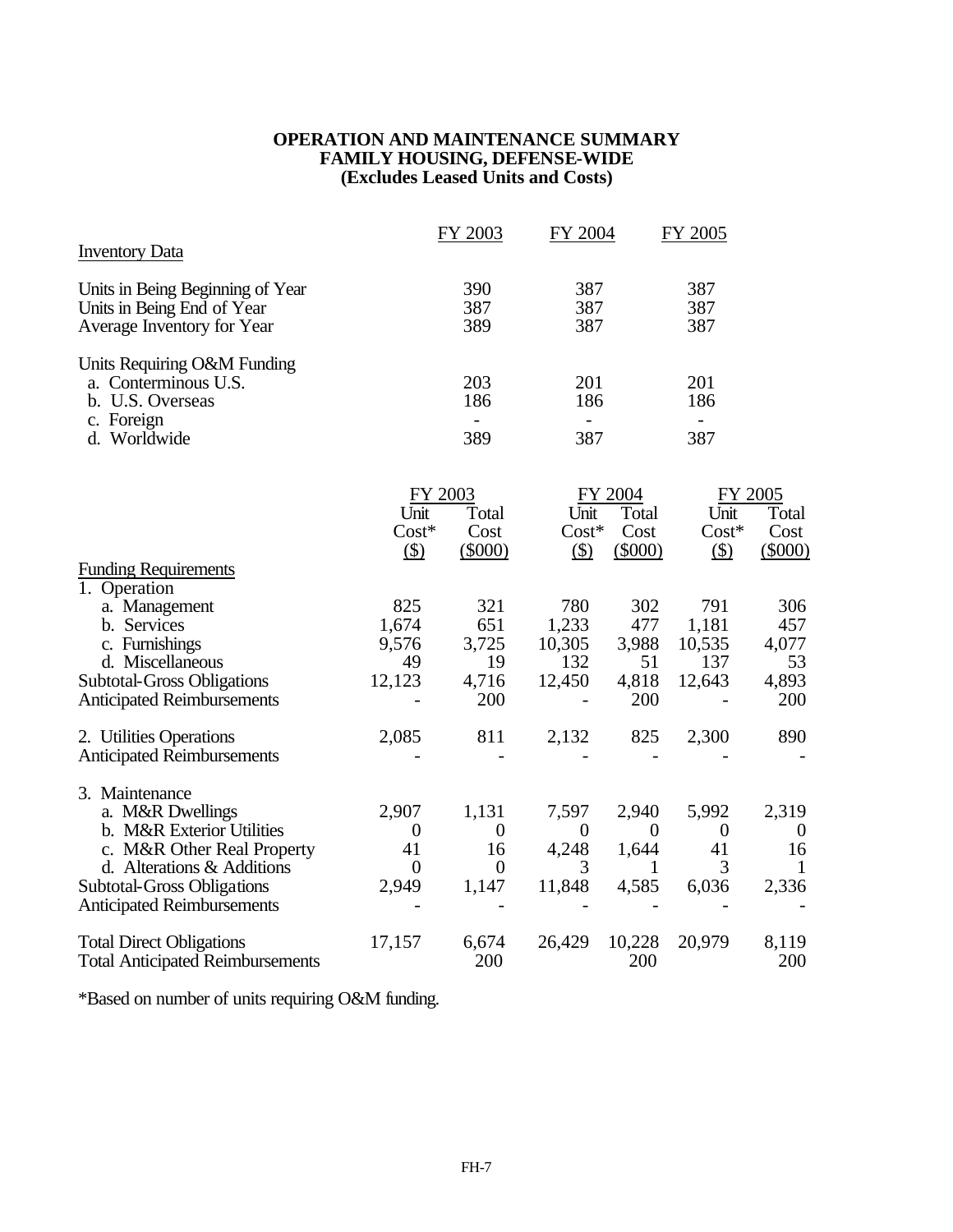### **NATIONAL SECURITY AGENCY PROGRAM SUMMARY FY 2005**

# (Dollars in Thousands)

|                                                          | FY 2003                    | FY 2004                       | FY 2005                       |
|----------------------------------------------------------|----------------------------|-------------------------------|-------------------------------|
| New Construction<br>Improvements<br>Planning and Design  | 50                         | 50                            | 49                            |
| <b>Construction Subtotal</b>                             | 50                         | 50                            | 49                            |
| <b>Utilities</b><br>Operations<br>Maintenance<br>Leasing | 404<br>608<br>718<br>9,831 | 413<br>581<br>2,528<br>11,987 | 471<br>563<br>1,939<br>11,257 |
| O&M Subtotal                                             | 11,561                     | 15,509                        | 14,230                        |
| <b>Total Program</b>                                     | 11,611                     | 15,559                        | 14,279                        |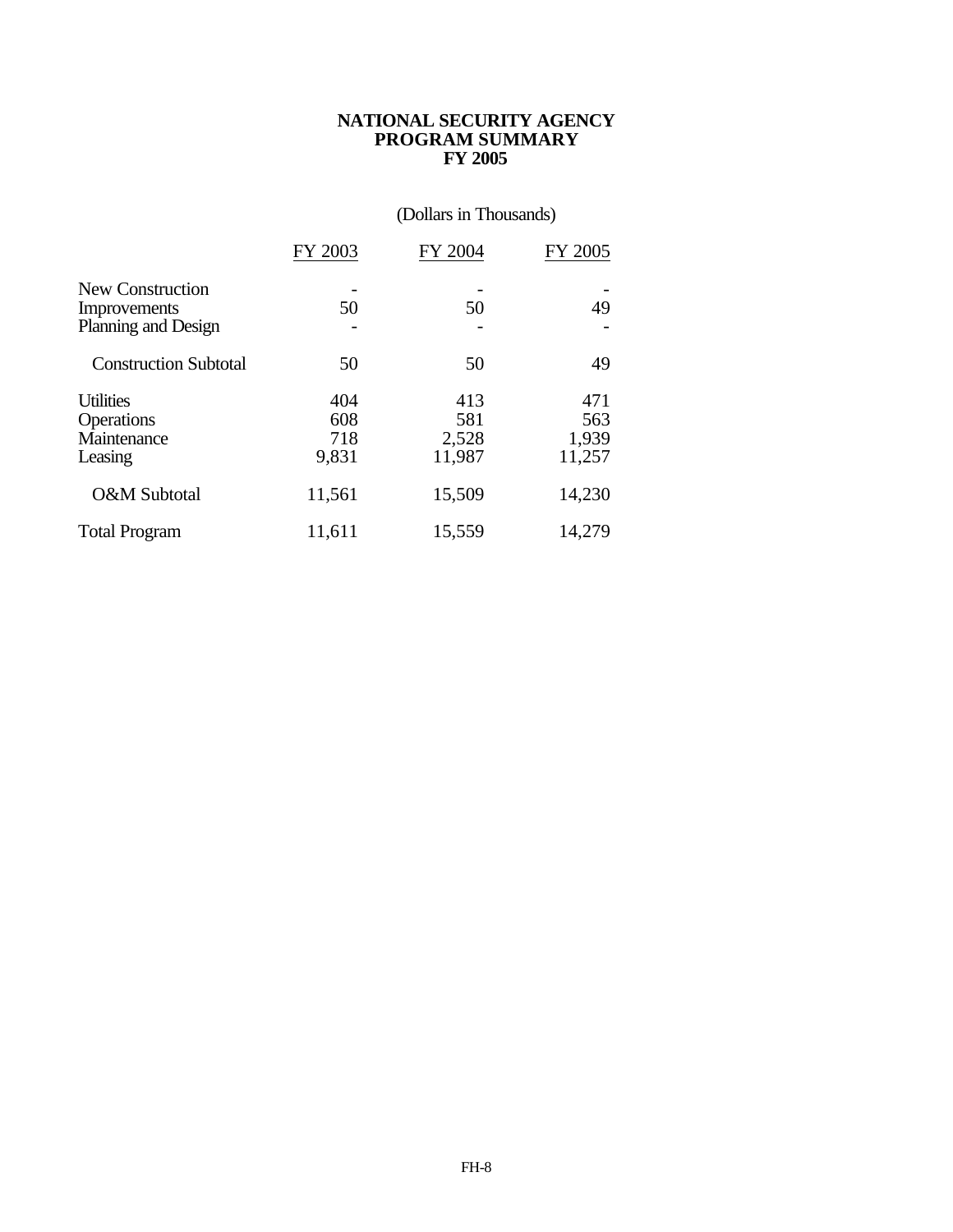## **NATIONAL SECURITY AGENCY OPERATION AND MAINTENANCE SUMMARY (Excludes Leased Units and Costs)**

| <b>Inventory Data</b>                                                                                                                                                                                                                          |                                                  | FY 2003                                  | FY 2004                                     |                                       | FY 2005                                     |                                       |
|------------------------------------------------------------------------------------------------------------------------------------------------------------------------------------------------------------------------------------------------|--------------------------------------------------|------------------------------------------|---------------------------------------------|---------------------------------------|---------------------------------------------|---------------------------------------|
| Units in Being Beginning of Year<br>Units in Being End of Year<br>Average Inventory for Year                                                                                                                                                   |                                                  | 186<br>186<br>186                        | 186<br>186<br>186                           |                                       | 186<br>186<br>186                           |                                       |
| Units Requiring O&M Funding<br>a. Conterminous U.S.<br>b. U.S. Overseas<br>c. Foreign<br>d. Worldwide                                                                                                                                          |                                                  | 186                                      | 186                                         |                                       | 186                                         |                                       |
|                                                                                                                                                                                                                                                | Unit<br>$Cost*$<br>$\circ$                       | FY 2003<br>Total<br>Cost<br>$(\$000)$    | Unit<br>$Cost*$<br>$($ \$)                  | FY 2004<br>Total<br>Cost<br>$(\$000)$ | Unit<br>$Cost*$<br>$\circ$                  | FY 2005<br>Total<br>Cost<br>$(\$000)$ |
| <b>Funding Requirements</b><br>1. Operations<br>a. Management<br>b. Services<br>c. Furnishings<br>d. Miscellaneous<br><b>Direct Obligations-Operations</b><br><b>Anticipated Reimbursements</b><br><b>Subtotal-Gross Obligations</b>           | $\theta$<br>3,140<br>27<br>102<br>3,269<br>3,269 | $\theta$<br>584<br>5<br>19<br>608<br>608 | 70<br>2,178<br>602<br>274<br>3,124<br>3,124 | 13<br>405<br>112<br>51<br>581<br>581  | 70<br>2,048<br>624<br>285<br>3,027<br>3,027 | 13<br>381<br>116<br>53<br>563<br>563  |
| 2. Utilities<br><b>Direct Obligations-Utilities</b><br><b>Anticipated Reimbursements</b><br><b>Subtotal-Gross Obligations</b>                                                                                                                  | 2,172<br>2,172                                   | 404<br>404                               | 2,220<br>2,220                              | 413<br>413                            | 2,532<br>2,532                              | 471<br>471                            |
| 3. Maintenance<br>a. M&R Dwellings<br>b. M&R Exterior Utilities<br>c. M&R Other Real Property<br>d. Alterations & Additions<br><b>Direct Obligations-Maintenance</b><br><b>Anticipated Reimbursements</b><br><b>Subtotal-Gross Obligations</b> | 3,806<br>54<br>3,860<br>3,860                    | 708<br>10<br>718<br>718                  | 13,516<br>75<br>13,591<br>13,591            | 2,514<br>14<br>2,528<br>2,528         | 10,339<br>86<br>10,425<br>10,425            | 1,923<br>16<br>1,939<br>1,939         |
| <b>Total Direct Obligations</b><br><b>Anticipated Reimbursements</b><br><b>Total Gross Obligations</b>                                                                                                                                         | 9,301<br>9,301                                   | 1,730<br>1,730                           | 18,935<br>18,935                            | 3,522<br>3,522                        | 15,984<br>15,984                            | 2,973<br>2,973                        |

\*Based on total number of government owned units.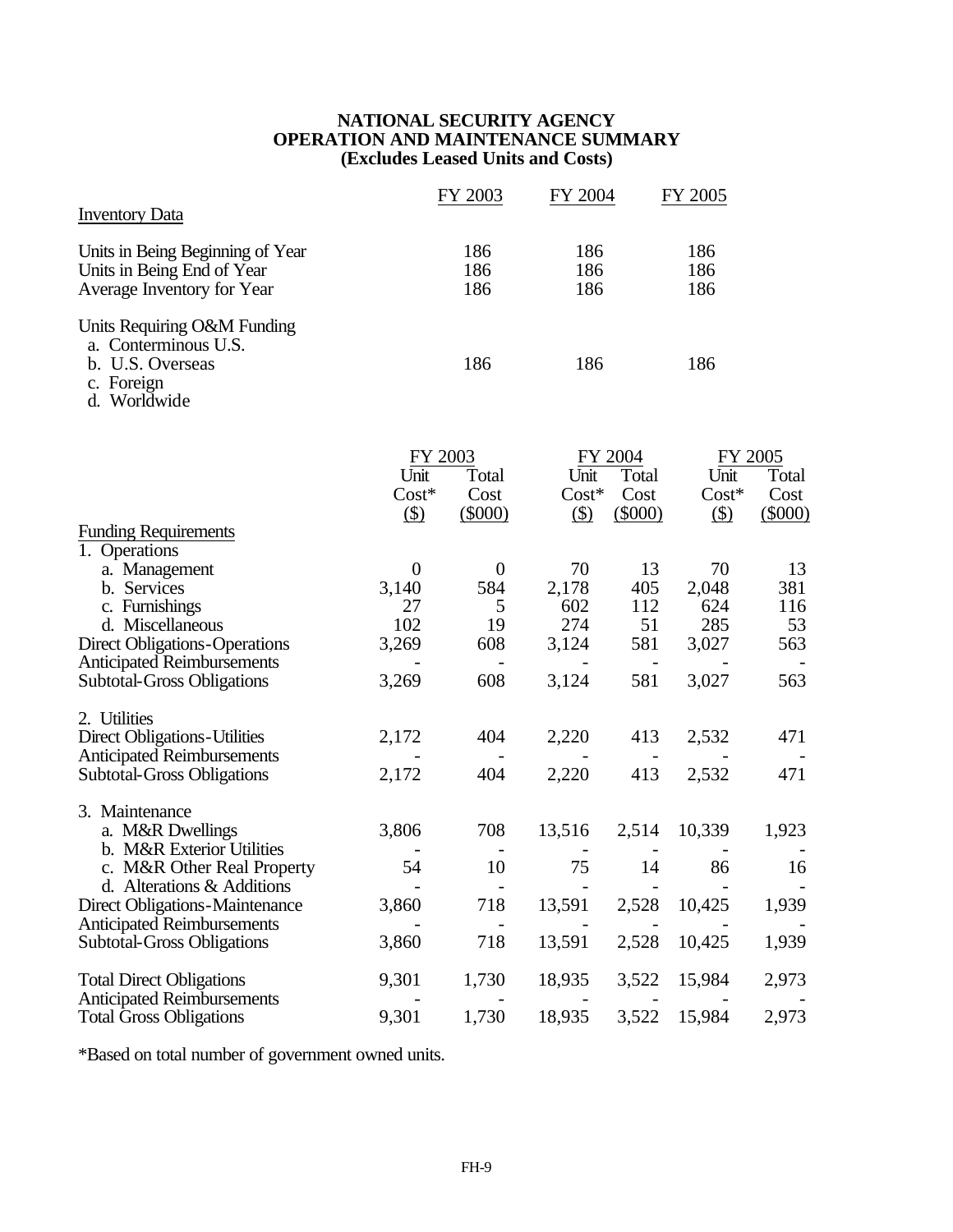# **NATIONAL SECURITY AGENCY OPERATION AND MAINTENANCE Reconciliation of Increases and Decreases**

The Operation portion of the family housing program for NSA includes maintenance, repair and replacement of furnishings; utility services; refuse collection and disposal; and administrative support at the installation level. Leasing costs are covered separately.

The Maintenance portion includes maintenance and repair of buildings and associated utilities systems, and other incidental improvements, including minor alteration and addition.

## Reconciliation of Increases and Decreases

| <b>Operation:</b> |                                                           |        |
|-------------------|-----------------------------------------------------------|--------|
| 1.                | FY 2004 President's Budget Request                        | 581    |
| 2.                | FY 2004 Appropriated Amount                               | 581    |
| 3.                | Price Growth                                              |        |
|                   | Inflation<br>a.                                           | 8      |
| 4.                | Program Decrease                                          |        |
|                   | a. Closure of two sites, relocation of one site           | $-26$  |
| 5.                | FY 2005 Budget Request                                    | 563    |
| <b>Utilities:</b> |                                                           |        |
| 1.                | FY 2004 President's Budget Request                        | 413    |
| 2.                | FY 2004 Appropriated Amount                               | 413    |
| 3.                | Price Growth                                              |        |
|                   | Inflation<br>a.                                           | 6      |
| 4.                | Program Increase                                          | 52     |
| 5.                | FY 2005 Budget Request                                    | 471    |
|                   | <b>Maintenance:</b>                                       |        |
| 1.                | FY 2004 President's Budget Request                        | 2,528  |
| 2.                | FY 2004 Appropriated Amount                               | 2,528  |
| 3.                | Price Growth                                              |        |
|                   | Inflation<br>a.                                           | 35     |
| 4.                | Program Decrease                                          |        |
|                   | a. FY 2004 one time increase to cover maintenance backlog | $-624$ |
| 5.                | FY 2005 Budget Request                                    | 1,939  |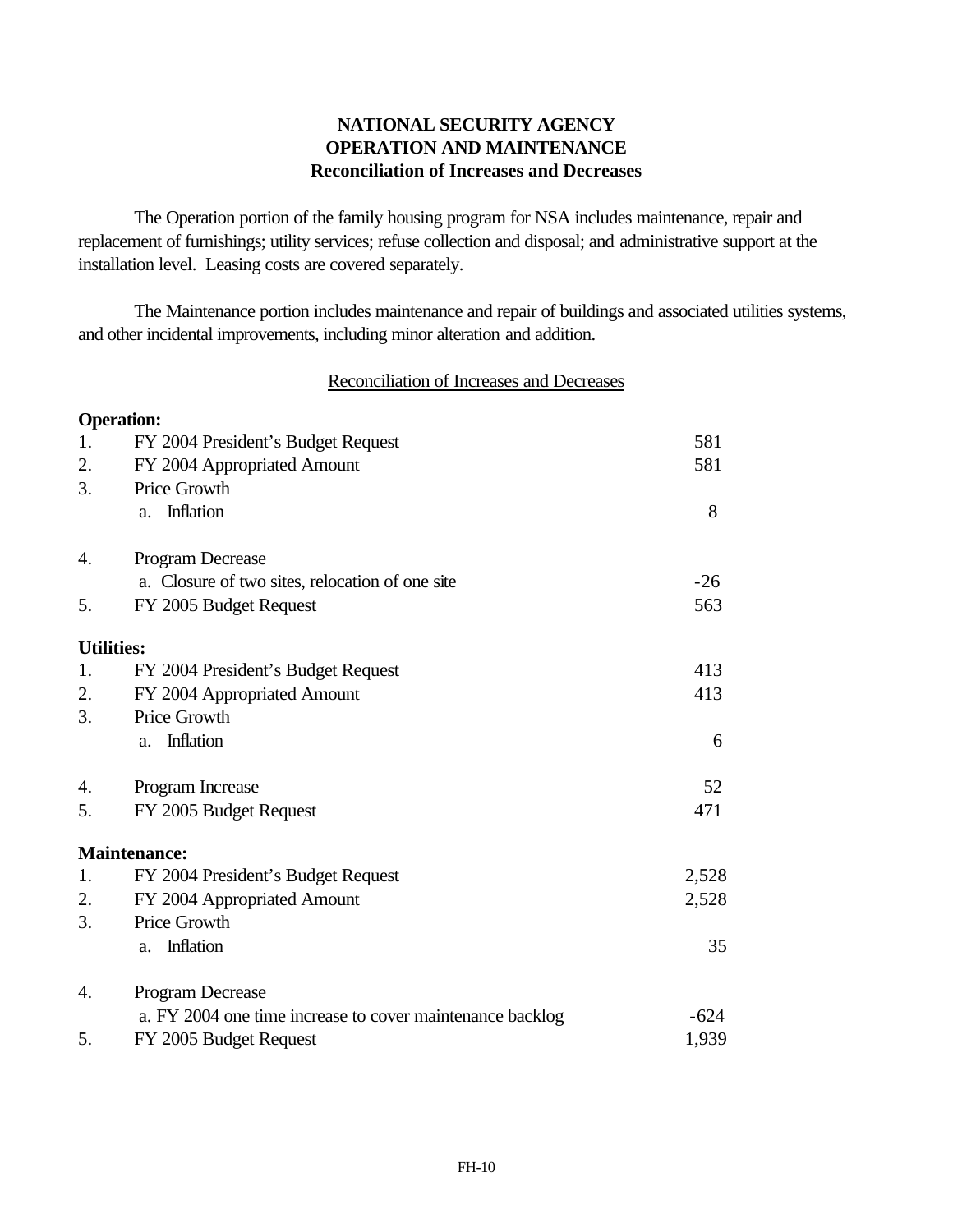#### **DEFENSE INTELLIGENCE AGENCY PROGRAM SUMMARY**

### **FY 2005**

(Dollars in Thousands)

|                              | FY 2003 | FY 2004 | FY 2005 |
|------------------------------|---------|---------|---------|
| New Construction             |         |         |         |
| Improvements                 |         |         |         |
| Planning and Design          |         |         |         |
| <b>Construction Subtotal</b> |         |         |         |
| Operations                   | 3,689   | 3,844   | 3,925   |
| <b>Utilities</b>             |         |         |         |
| Maintenance                  |         |         |         |
| Leasing                      | 26,220  | 27,225  | 30,199  |
| O&M Subtotal                 | 29,909  | 31,069  | 34,124  |
| Reimbursable Program         | 3,400   | 3,500   | 3,500   |
| <b>Total Program</b>         | 33,309  | 34,569  | 37,624  |

 One of the missions of the Defense Intelligence Agency (DIA) is operation and support of the Defense Attaché System. The missions of the Defense Attaché System are to: (1) observe and report military and politico-military information; (2) represent the DOD and the military services; (3) administer military assistance programs and foreign military sales as directed; and (4) advise the U.S. Ambassador on military and politicomilitary matters. These missions are accomplished through the Defense Attaché Offices (DAO), which are organic elements of U.S. Diplomatic Missions.

 The U.S. Embassy housing board controls assignment of quarters for the attaché and support staff. Housing is provided to DAO personnel at a level of expense and square footage that is equivalent to their Department of State counterparts.

 The DIA's Budget Submission for the FY 2005 Family Housing Program funds 500 government leases (of which 147 are high cost leases) at Defense Attaché Offices (DAO) worldwide. These funds provide for all costs which include lease, utilities, residential security services, custodial and fire protection services, furnishings and appliances, maintenance and repair of furnishings and appliances, and administrative services performed by the Department of State under the International Cooperative Administrative Support Services (ICASS) system and Memoranda of Understanding.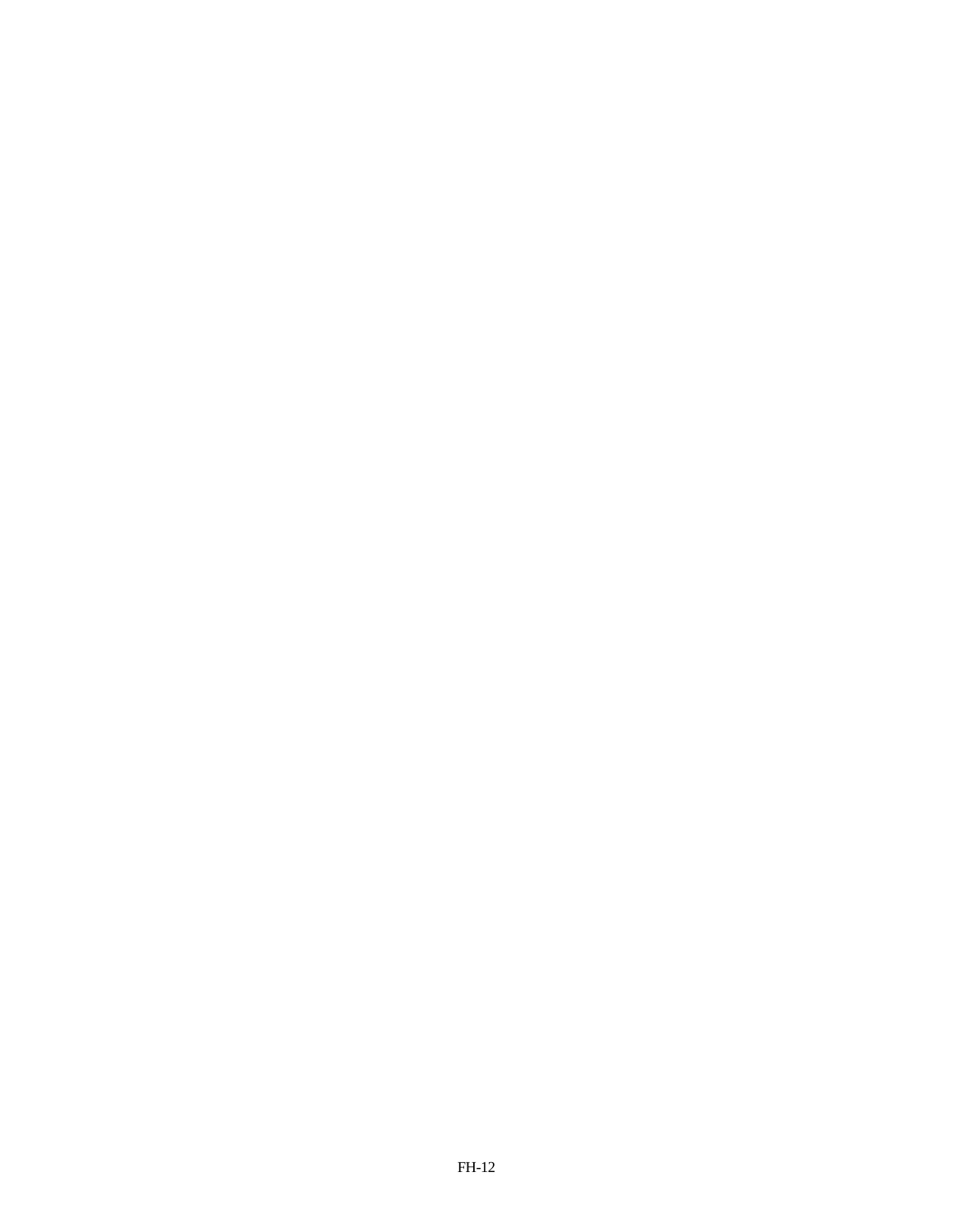### **DEFENSE INTELLIGENCE AGENCY OPERATION AND MAINTENANCE SUMMARY (Excludes Leased Units and Costs) FY 2005**

|                                  | FY 2003 | FY 2004 | FY 2005 |
|----------------------------------|---------|---------|---------|
| <b>Inventory Data</b>            |         |         |         |
| Units in Being Beginning of Year |         |         |         |
| Units in Being End of Year       |         |         |         |
| Average Inventory for Year       |         |         |         |
| Units Requiring O&M Funding      |         |         |         |
| a. Conterminous U.S.             |         |         |         |
| b. U.S. Overseas                 |         |         |         |
| c. Foreign                       |         |         |         |
| d. Worldwide                     |         |         |         |

Note: All DIA family housing units are leased.

|                                       |               | FY 2003   |               | FY 2004   | FY 2005       |           |
|---------------------------------------|---------------|-----------|---------------|-----------|---------------|-----------|
|                                       | Unit          | Total     | Unit          | Total     | Unit          | Total     |
|                                       | $Cost*$       | Cost      | $Cost*$       | Cost      | $Cost*$       | Cost      |
|                                       | $\circled{3}$ | $(\$000)$ | $\circled{3}$ | $(\$000)$ | $\circled{3}$ | $(\$000)$ |
| <b>Funding Requirements</b>           |               |           |               |           |               |           |
| 1. Operations                         |               |           |               |           |               |           |
| a. Management                         |               |           |               |           |               |           |
| b. Services                           |               |           |               |           |               |           |
| c. Furnishings                        | 44            | 3,689     | 44            | 3,844     | 45            | 3,925     |
| d. Miscellaneous                      |               |           |               |           |               |           |
| <b>Direct Obligations-Operations</b>  | 44            | 3,689     | 44            | 3,844     | 45            | 3,925     |
| <b>Anticipated Reimbursements</b>     |               | 200       |               | 200       |               | 200       |
| <b>Subtotal-Gross Obligations</b>     | 44            | 3,889     | 44            | 4,044     | 45            | 4,125     |
| 2. Utilities                          |               |           |               |           |               |           |
| <b>Direct Obligations-Utilities</b>   |               |           |               |           |               |           |
| <b>Anticipated Reimbursements</b>     |               |           |               |           |               |           |
| <b>Subtotal-Gross Obligations</b>     |               |           |               |           |               |           |
| 3. Maintenance                        |               |           |               |           |               |           |
| a. M&R Dwellings                      |               |           |               |           |               |           |
| b. M&R Exterior Utilities             |               |           |               |           |               |           |
| c. M&R Other Real Property            |               |           |               |           |               |           |
| d. Alterations & Additions            |               |           |               |           |               |           |
| <b>Direct Obligations-Maintenance</b> |               |           |               |           |               |           |
| <b>Anticipated Reimbursements</b>     |               |           |               |           |               |           |
| <b>Subtotal-Gross Obligations</b>     |               |           |               |           |               |           |
|                                       |               |           |               |           |               |           |
| <b>Total Direct Obligations</b>       | 44            | 3,689     | 44            | 3,844     | 45            | 3,925     |
| <b>Anticipated Reimbursements</b>     |               | 200       |               | 200       |               | 200       |
| <b>Total Gross Obligations</b>        | 44            | 3,889     | 44            | 4,044     | 45            | 4,125     |

\*Based on total number of government owned units.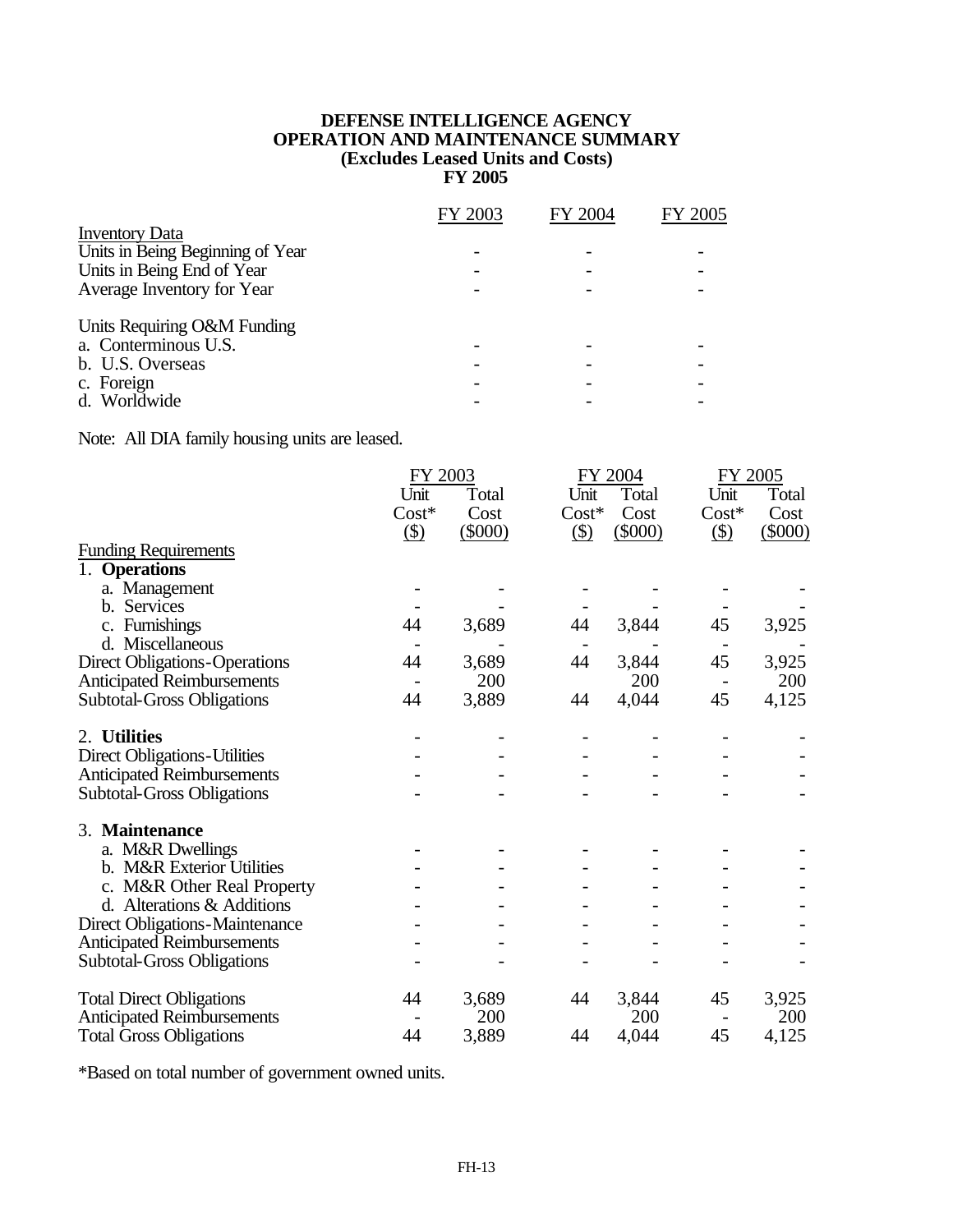#### **DEFENSE INTELLIGENCE AGENCY OPERATION AND MAINTENANCE Reconciliation of Increases and Decreases Operations**

The FY 2005 Family Housing Operations expenses for DIA include the purchase, transportation, maintenance, and repair of furniture and appliances for members of the Defense Attaché System.

|                                                                                                                                               | (\$000) |
|-----------------------------------------------------------------------------------------------------------------------------------------------|---------|
| 1. FY 2004 President's Budget Request                                                                                                         | 3,844   |
| 2. FY 2004 Appropriated Amount                                                                                                                | 3,844   |
| 3. Price Growth (Inflation)                                                                                                                   | 54      |
| 4. Program Increases<br>a. Increased costs due to additional personnel assigned in support of Defense<br>Attaché System operations worldwide. | 27      |
| 5. FY 2005 Budget Request                                                                                                                     | 3,925   |

Increased costs due to additional personnel assigned in support of the Defense Attaché System operations worldwide.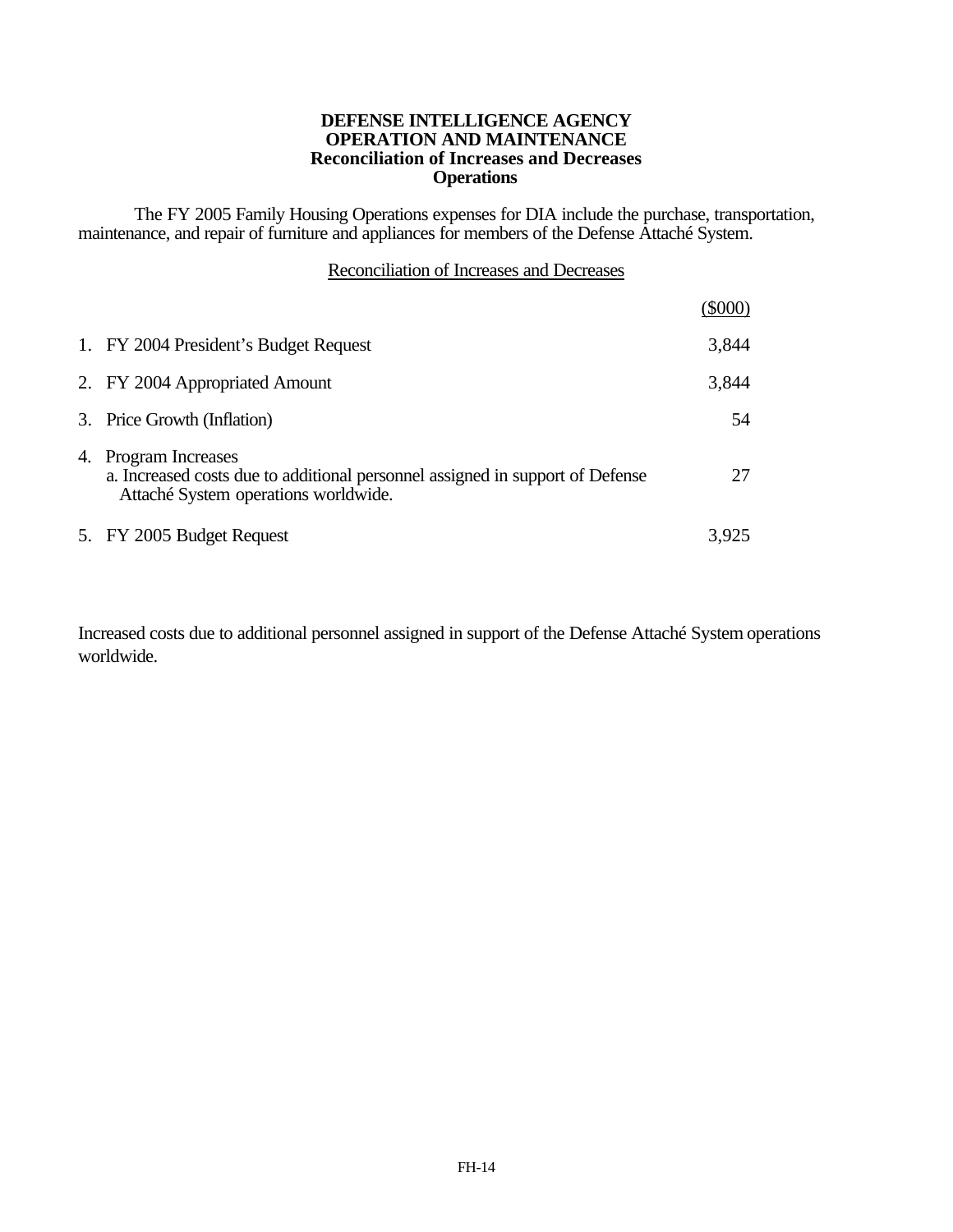## **DEFENSE INTELLIGENCE AGENCY OPERATION AND MAINTENANCE Furnishings Summary FY 2005**

# **(Dollars in Thousands)**

|                                        | <b>Furnishings less Hsldhold Equip</b> |                       |                     |                      |              | <b>Household Equipment</b> |                       |                     |                      |              | <b>Total Furnishings</b> |                       |                                     |                      |              |
|----------------------------------------|----------------------------------------|-----------------------|---------------------|----------------------|--------------|----------------------------|-----------------------|---------------------|----------------------|--------------|--------------------------|-----------------------|-------------------------------------|----------------------|--------------|
|                                        | Mvg/<br>Hdlg                           | <b>Maint</b><br>/Repr | <b>Repl</b><br>ment | Init<br><b>Issue</b> | <b>Total</b> | Mvg/<br><b>Hdlg</b>        | <b>Maint</b><br>/Repr | <b>Repl</b><br>ment | Init<br><b>Issue</b> | <b>Total</b> | Mvg/<br><b>Hdlg</b>      | <b>Maint</b><br>/Repr | $\text{Repl}\,\underline{m}$<br>ent | Init<br><b>Issue</b> | <b>Total</b> |
| <b>FY 03</b><br><b>CONUS</b><br>US O/S |                                        |                       |                     |                      |              |                            |                       |                     |                      |              |                          |                       |                                     |                      |              |
| Foreign<br>Public<br>Private           | 373                                    | 164                   | 1,110               | 565 2,212            |              | 292                        | 102                   | 597                 |                      | 486 1,477    | 665                      | 266                   | 1,707                               |                      | 1,051 3,689  |
| Total                                  | 373                                    | 164                   | 1,110               | 565 2,212            |              | 292                        | 102                   | 597                 |                      | 486 1,477    | 665                      | 266                   | 1,707                               |                      | 1,051 3,689  |
| <b>FY04</b><br><b>CONUS</b><br>US O/S  |                                        |                       |                     |                      |              |                            |                       |                     |                      |              |                          |                       |                                     |                      |              |
| Foreign<br>Public<br>Private           | 383                                    | 177                   | 1125                | 595 2,280            |              | 297                        | 117                   | 624                 |                      | 526 1,564    | 680                      | 294                   | 1,749                               |                      | 1,121 3,844  |
| Total                                  | 383                                    | 177                   | 1125                | 595 2,280            |              | 297                        | 117                   | 624                 |                      | 526 1,564    | 680                      | 294                   | 1,749                               |                      | 1,121 3,844  |
| <b>FY05</b><br><b>CONUS</b><br>US O/S  |                                        |                       |                     |                      |              |                            |                       |                     |                      |              |                          |                       |                                     |                      |              |
| Foreign<br>Public<br>Private           | 392                                    | 181                   | 1154                | 606 2,333            |              | 302                        | 119                   | 638                 |                      | 533 1,592    | 694                      | 300                   | 1,792                               |                      | 1,139 3,925  |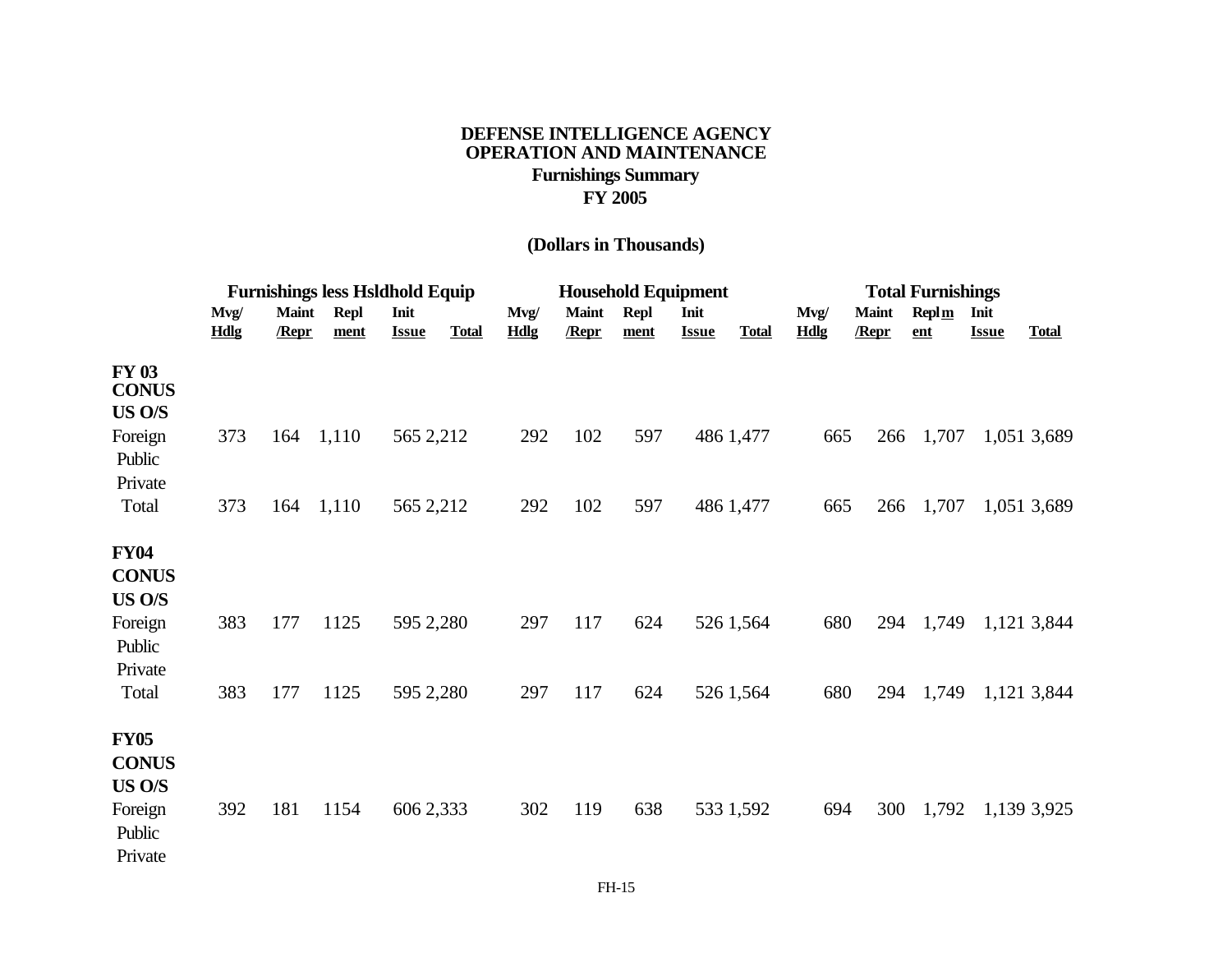Total 392 181 1154 606 2,333 302 119 638 533 1,592 694 300 1,792 1,139 3,925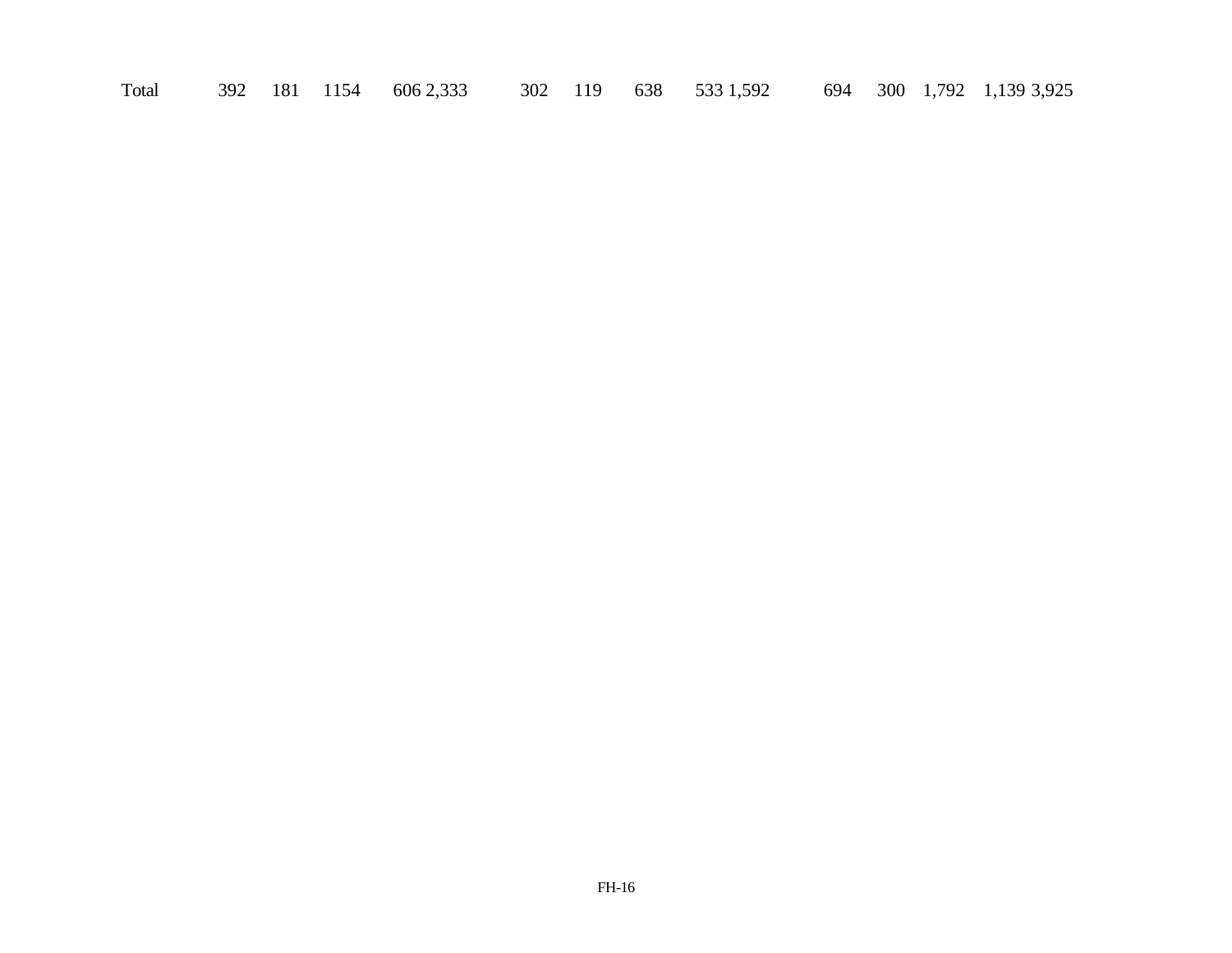#### **DEFENSE LOGISTICS AGENCY PROGRAM SUMMARY FY 2005**

### (Dollars in Thousands)

|                                                         | FY 2003           | FY 2004             | FY 2005           |
|---------------------------------------------------------|-------------------|---------------------|-------------------|
| New Construction<br>Improvements<br>Planning and Design | 5,430             | 300                 |                   |
| <b>Subtotal Construction</b>                            | 5,430             | 300                 | $\theta$          |
| Operation<br><b>Utilities</b><br>Maintenance            | 419<br>407<br>429 | 393<br>412<br>2,057 | 405<br>419<br>397 |
| Leasing                                                 |                   |                     |                   |
| Subtotal O&M                                            | 1,255             | 2,862               | 1,221             |
| Reimbursable Program                                    |                   |                     |                   |
| <b>Total Program</b>                                    | 6,685             | 3,162               | 1,221             |

The Defense Logistics Agency (DLA) has a family housing inventory of two hundred, one (201) units. There are 31 units located at Defense Supply Center Richmond, Virginia, and 170 units at the Defense Distribution Center; 140 at the Susquehanna, Pennsylvania depot and 30 at the San Joaquin, California depot. Of the total units, 18 were built in 1975 and 1976; the remaining 183 were built prior to 1960. Of the older units, the 30 at San Joaquin were completely renovated in FY 1989. Renovation of 54 of the 140 units at Susquehanna was completed in FY 2001, with an additional 34 units being completed in FY 2002. The improvement funding completes the renovation project with 38 units in FY 2003 and 14 units in FY 2004.

The FY 2005 budget request supports routine operation requirements that include management costs, utility costs, and replacement of household appliances. This request also supports routine and cyclical maintenance requirements that include a kitchen and bathroom partial rehabilitation project, window replacement, floor refinishing and interior and exterior painting.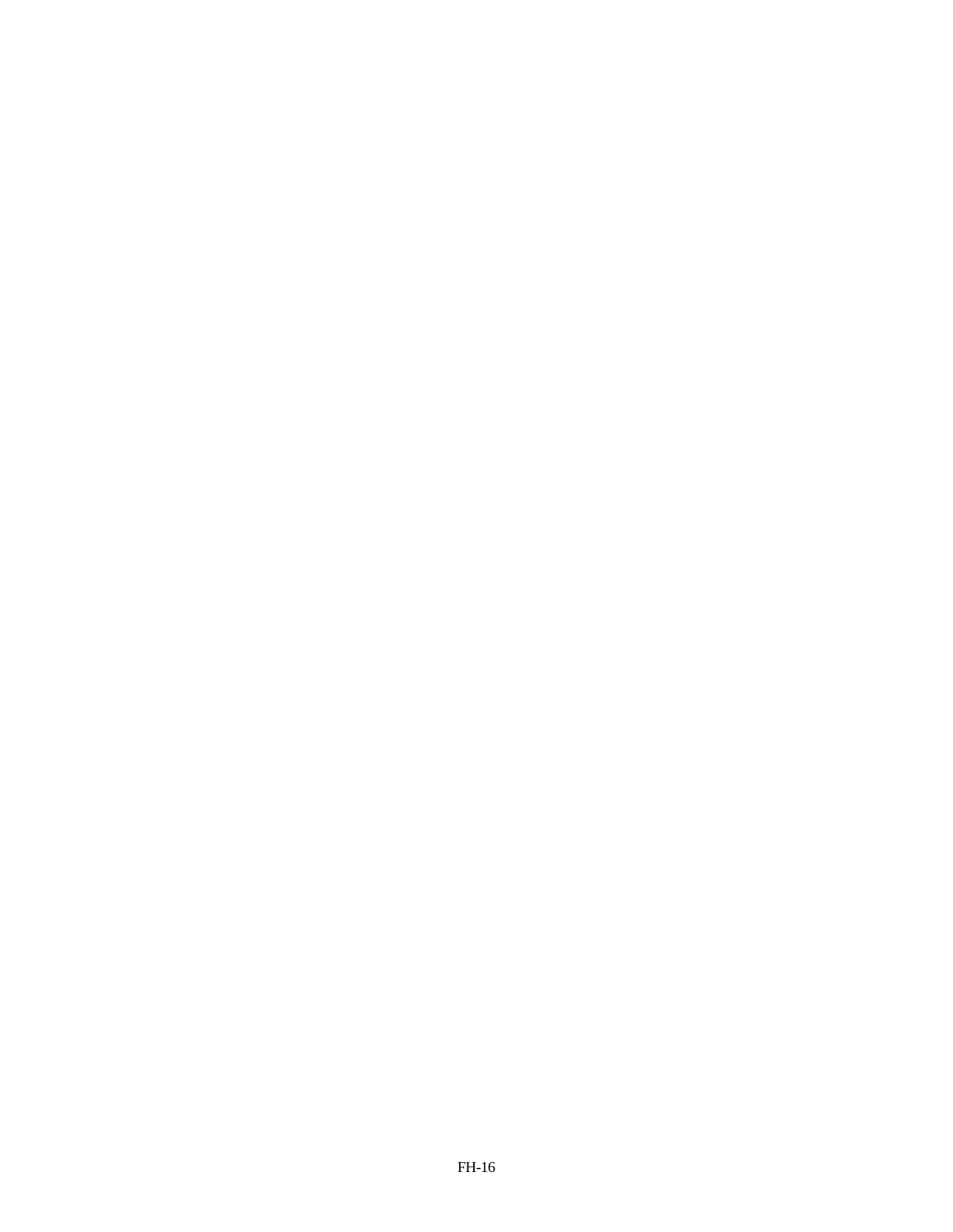## **DEFENSE LOGISTICS AGENCY OPERATION AND MAINTENANCE SUMMARY (Excludes Leased Units and Costs)**

|                                                                                                                                                                                                                                                |                                                                     | FY 2003                                                        | FY 2004                                             |                                                       | FY 2005                                                            |                                                              |  |
|------------------------------------------------------------------------------------------------------------------------------------------------------------------------------------------------------------------------------------------------|---------------------------------------------------------------------|----------------------------------------------------------------|-----------------------------------------------------|-------------------------------------------------------|--------------------------------------------------------------------|--------------------------------------------------------------|--|
| <b>Inventory Data</b>                                                                                                                                                                                                                          |                                                                     |                                                                |                                                     |                                                       |                                                                    |                                                              |  |
| Units in Being Beginning of Year<br>Units in Being End of Year<br>Average Inventory for Year                                                                                                                                                   |                                                                     | 204<br>201<br>203                                              | 201<br>201<br>201                                   |                                                       | 201<br>201<br>201                                                  |                                                              |  |
| Units Requiring O&M Funding<br>a. Conterminous U.S.<br>b. U.S. Overseas<br>c. Foreign<br>d. Worldwide                                                                                                                                          |                                                                     | 203                                                            | 201                                                 |                                                       | 201                                                                |                                                              |  |
|                                                                                                                                                                                                                                                | FY 2003<br>Unit<br>$Cost*$<br>$($ \$)                               | Total<br>Cost<br>$(\$000)$                                     | Unit<br>$Cost*$<br>$\circ$                          | FY 2004<br>Total<br>Cost<br>$(\$000)$                 | Unit<br>$Cost*$<br>$\circ$                                         | FY 2005<br>Total<br>Cost<br>$(\$000)$                        |  |
| <b>Funding Requirements</b><br>1. Operation<br>a. Management<br>b. Services<br>c. Furnishings                                                                                                                                                  | 1,581<br>330<br>153                                                 | 321<br>67<br>31                                                | 1,438<br>358<br>159                                 | 289<br>72<br>32                                       | 1,458<br>378<br>179                                                | 293<br>76<br>36                                              |  |
| d. Miscellaneous<br><b>Subtotal-Gross Obligations</b><br><b>Anticipated Reimbursements</b><br><b>Direct Obligations-Operations</b>                                                                                                             | 2,064<br>2,064                                                      | $\overline{\phantom{a}}$<br>419<br>419                         | 1,955<br>1,955                                      | $\overline{\phantom{a}}$<br>393<br>393                | 2,015<br>2,015                                                     | $\overline{\phantom{a}}$<br>405<br>405                       |  |
| 2. Utilities Operations<br><b>Anticipated Reimbursements</b><br><b>Direct Obligations-Utilities</b>                                                                                                                                            | 2,005<br>2,005                                                      | 407<br>407                                                     | 2,050<br>2,050                                      | 412<br>412                                            | 2,085<br>2,085                                                     | 419<br>419                                                   |  |
| 3. Maintenance<br>a. M&R Dwellings<br>b. M&R Exterior Utilities<br>c. M&R Other Real Property<br>d. Alterations & Additions<br><b>Subtotal-Gross Obligations</b><br><b>Anticipated Reimbursements</b><br><b>Direct Obligations-Maintenance</b> | 2,084<br>$\boldsymbol{0}$<br>30<br>$\overline{0}$<br>2,113<br>2,113 | 423<br>$\boldsymbol{0}$<br>6<br>$\boldsymbol{0}$<br>429<br>429 | 2,119<br>$\theta$<br>8,109<br>5<br>10,234<br>10,234 | 426<br>$\overline{0}$<br>1,630<br>1<br>2,057<br>2,057 | 1,970<br>$\overline{0}$<br>$\boldsymbol{0}$<br>5<br>1,975<br>1,975 | 396<br>$\overline{0}$<br>$\boldsymbol{0}$<br>1<br>397<br>397 |  |
| Grand Total O&M                                                                                                                                                                                                                                | 6,182                                                               | 1,255                                                          | 14,239                                              | 2,862                                                 | 6,075                                                              | 1,221                                                        |  |

\*Based on number of units requiring O&M funding.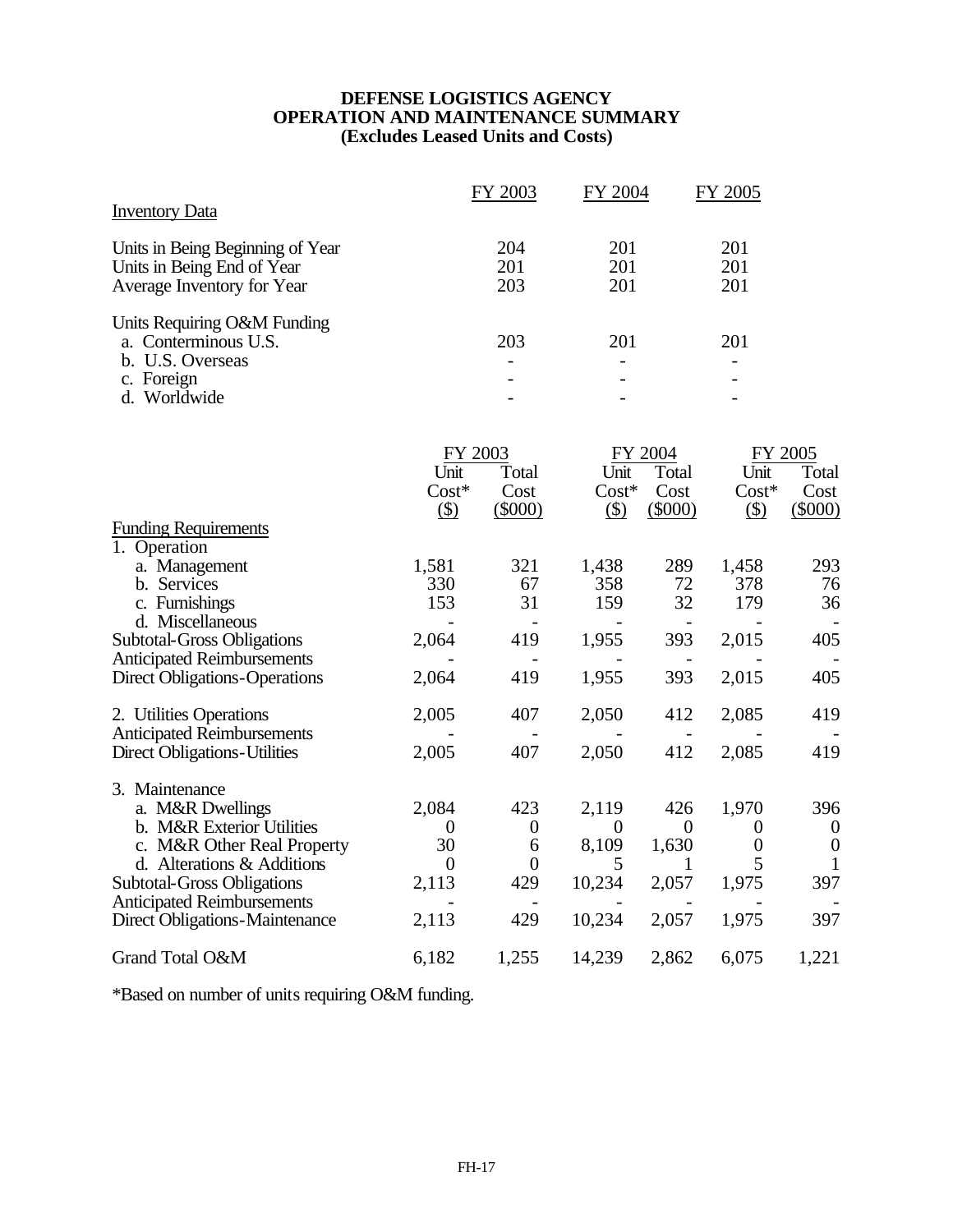### **DEFENSE LOGISTICS AGENCY OPERATION AND MAINTENANCE Reconciliation of Increases and Decreases**

**Operation** - Includes refuse collection and disposal, snow removal, entomological services, custodial services, street cleaning, moving and handling of government-owned furnishings, and maintenance, repair, and replacement of household equipment. Operation also includes management costs associated with the administration of the family housing program. Also included are supplies and equipment required to support the management personnel and to operate the housing office.

The operation requirement for FY 2005 is slightly higher than the FY 2004 budget request. This is attributed to an increase in services and furnishings (equipment and appliances) as renovations in Susquehanna are completed and units are occupied.

**Utilities** – Included in this category of costs are electricity, gas, fuel oil, water and sewage requirements. The utility costs for FY 2005 remain in line with the FY 2004 levels. The slight increase will accommodate the continued increase in the price of natural gas. With the completion of the renovation project at Susquehanna, all 140 units will be occupied in FY 2005. This, along with the addition of central air conditioning in the renovated units will result in an increase in electricity consumption. However, the additional costs will be offset by energy-efficient measures that were incorporated during renovation of the units.

Additionally, DLA has other ongoing efforts that will ensure compliance with the energy efficiency goals outlined in Executive Order 12759. Energy-efficient water heaters have been installed in the San Joaquin units. Walls and ceilings are being insulated to meet current energy standards. Kitchen appliances are replaced with new, energy efficient appliances, and tenants are issued guidelines on how to save energy in family housing units.

**Maintenance** – This category of costs supports routine and cyclical maintenance requirements such as floor refinishing and interior and exterior painting. Included in this request is the final phase of the kitchen cabinet/countertop and bathroom vanity replacement project at San Joaquin. The FY 2005 request is a significant decrease from the FY 2004 budget which included a \$1.6 million paving, sewer and water line project at Susquehanna. An additional contributor to the decrease is a reduced requirement for the Richmond units. A whole-house renovation project is currently planned for these units in FY 2006, so only minimal and necessary maintenance work will be done during FY 2005.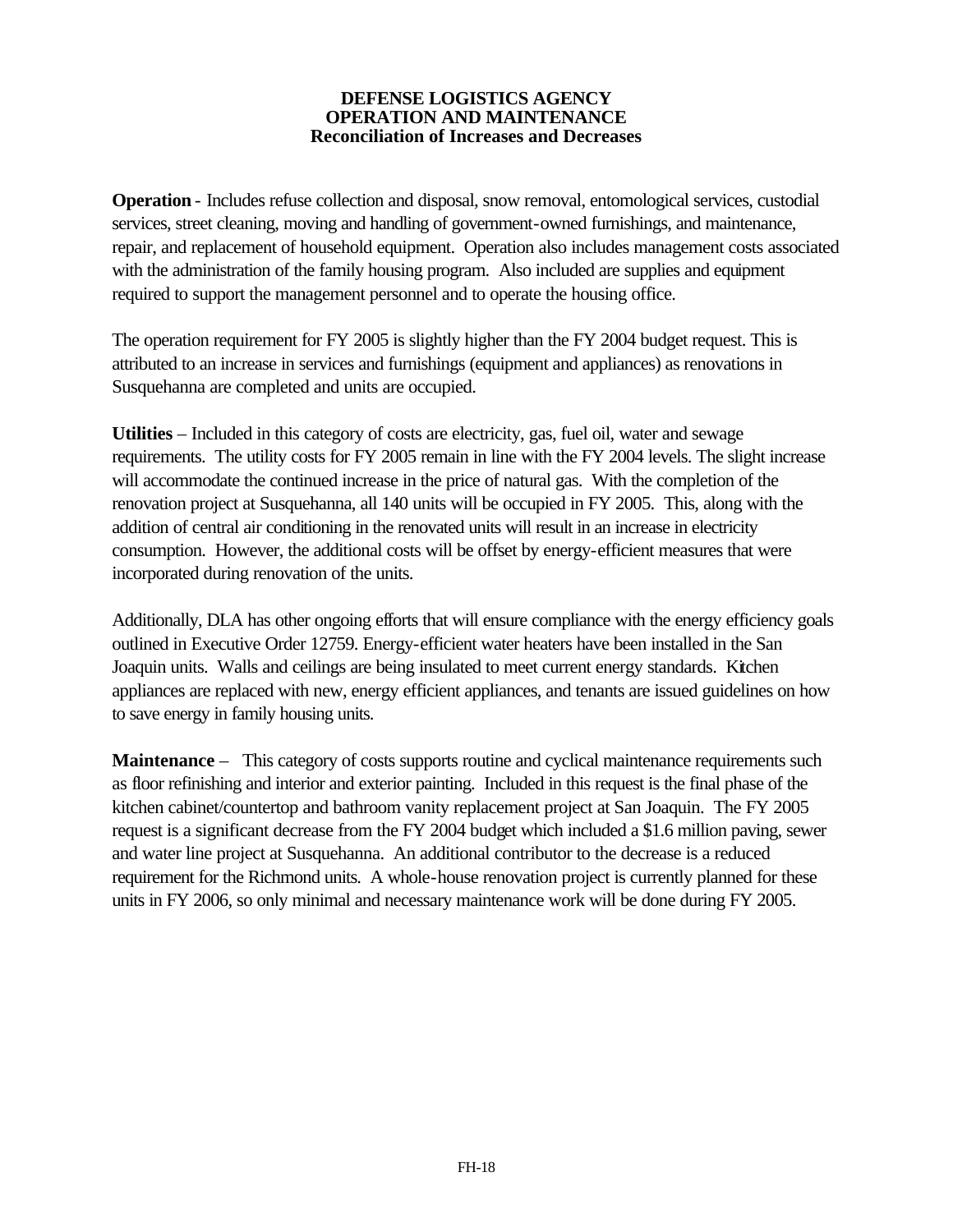# **DEFENSE LOGISTICS AGENCY**

## **FY 2005**

# (Dollars in Thousands)

# Reconciliation of Increases and Decreases

# **Operation**

| 1. FY 2004 President's Budget Request<br>2. FY 2004 Appropriated Amount<br>3. Price Growth | 393<br>393     |
|--------------------------------------------------------------------------------------------|----------------|
| a. Inflation                                                                               | 5              |
| 4. Program Increases                                                                       |                |
| a. Operations costs at Susquehanna<br>5. FY 2005 Budget Request                            | 405            |
| <b>Utilities</b>                                                                           |                |
| FY 2004 President's Budget Request<br>1. FY 2004 Appropriated Amount                       | 412<br>412     |
| 2. Price Growth<br>a. Inflation                                                            | 5              |
| b. Increase in price of natural gas                                                        | $\overline{2}$ |
| 4. FY 2005 Budget Request                                                                  | 419            |
| <b>Maintenance</b>                                                                         |                |
| FY 2004 President's Budget Request                                                         | 2,057          |
| 1. FY 2004 Appropriated Amount                                                             | 2,057          |
| 2. Price Growth                                                                            |                |
| a. Inflation<br>3. Program Decreases                                                       | 27             |
| a. Completion of the FY 2004 paving project at Susquehanna                                 | $-1,651$       |
| b. Maintenance of dwellings at Richmond                                                    | $-36$          |
| 5. FY 2005 Budget Request                                                                  | 397            |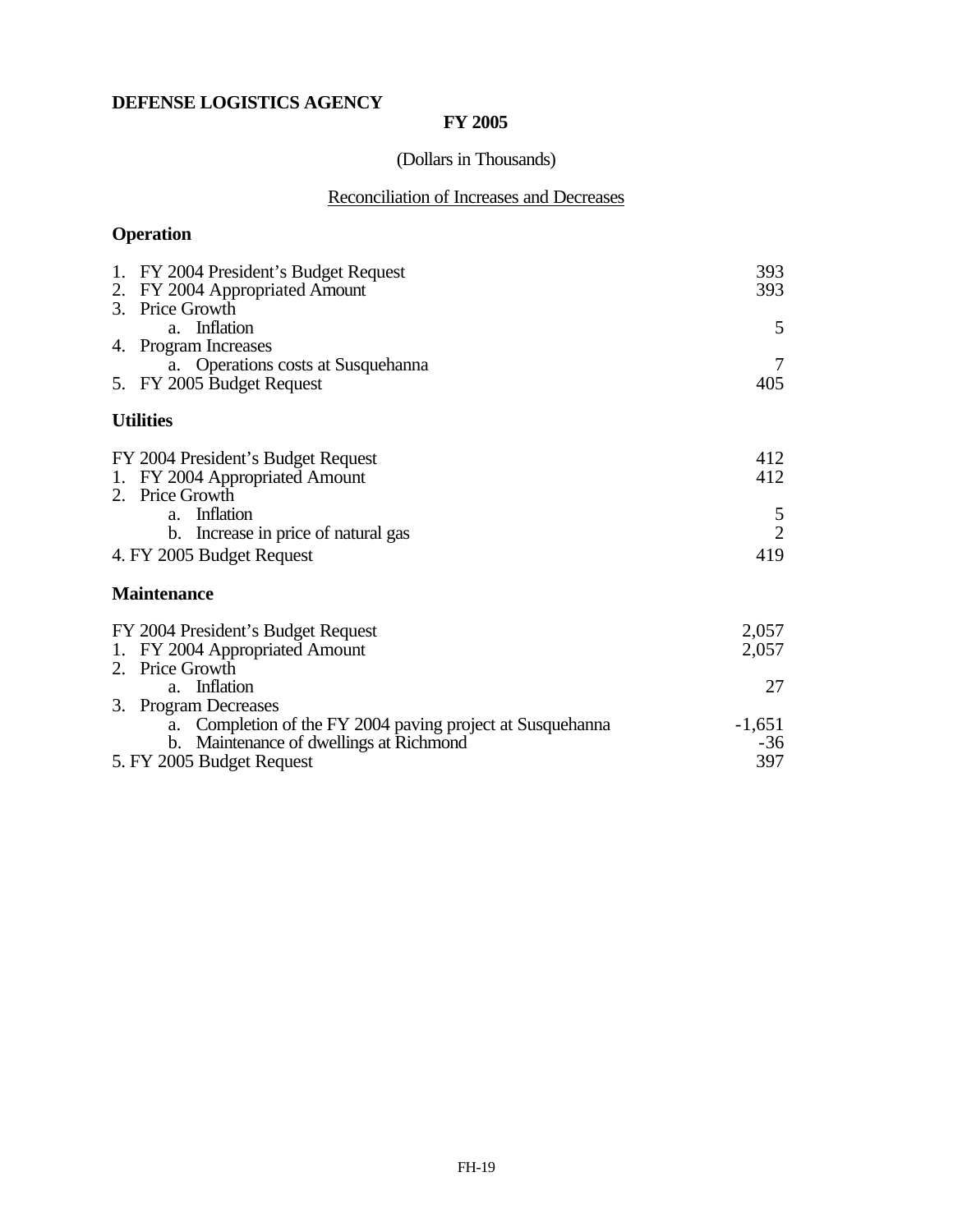## **DEFENSE LOGISTICS AGENCY OPERATION AND MAINTENANCE Furnishings Summary FY 2005**

# **(Dollars in Thousands)**

|                                                                            | <b>Furnishings less Household Equip</b> |                         |                        |                                |              | <b>Household Equipment</b> |                         |                        |                                |              | <b>Total Furnishings</b> |                         |                        |                                |              |
|----------------------------------------------------------------------------|-----------------------------------------|-------------------------|------------------------|--------------------------------|--------------|----------------------------|-------------------------|------------------------|--------------------------------|--------------|--------------------------|-------------------------|------------------------|--------------------------------|--------------|
|                                                                            | Movg/<br><b>Hdling</b>                  | Maint/<br><b>Repair</b> | <b>Replace</b><br>ment | <b>Initial</b><br><b>Issue</b> | <b>Total</b> | Movg/H<br>dling            | Maint/<br><b>Repair</b> | <b>Replace</b><br>ment | <b>Initial</b><br><b>Issue</b> | <b>Total</b> | Movg/<br><b>Hdling</b>   | Maint/<br><b>Repair</b> | <b>Replace</b><br>ment | <b>Initial</b><br><b>Issue</b> | <b>Total</b> |
| FY 2003<br><b>CONUS</b><br>$US$ $O/S$<br>Foreign<br>Public<br>Private      |                                         |                         |                        |                                |              | 8.5                        | 2.5                     | 16.0                   | 4.0                            | 31.0         | 8.5                      | 2.5                     | 16.0                   | 4.0                            | 31.0         |
| Total                                                                      | $\pmb{0}$                               | $\bf{0}$                | $\pmb{0}$              | $\bf{0}$                       | $\bf{0}$     | 8.5                        | $2.5\,$                 | 16.0                   | 4.0                            | 31.0         | 8.5                      | $2.5\,$                 | 16.0                   | 4.0                            | 31.0         |
| FY 2004<br><b>CONUS</b><br>US O/S<br>Foreign<br>Public<br>Private<br>Total | $\bf{0}$                                | $\bf{0}$                | $\pmb{0}$              | $\bf{0}$                       | $\bf{0}$     | 6.0<br>$6.0\,$             | $6.0\,$<br>6.0          | 18.5<br>18.5           | $1.0\,$<br>$1.0\,$             | 31.5<br>31.5 | 6.0<br>6.0               | 6.0<br>$6.0\,$          | 18.5<br>18.5           | $1.0\,$<br>$1.0\,$             | 31.5<br>31.5 |
| <b>FY 2005</b><br><b>CONUS</b><br>$US$ $O/S$<br>Foreign                    |                                         |                         |                        |                                |              | 5.5                        | 6.5                     | 23.3                   | $1.0\,$                        | 36.3         | 5.5                      | 6.5                     | 23.3                   | $1.0\,$                        | 36.3         |
| Public<br>Private<br>Total                                                 | $\boldsymbol{0}$                        | $\bf{0}$                | $\boldsymbol{0}$       | $\boldsymbol{0}$               | $\bf{0}$     | 5.5                        | 6.5                     | 23.3                   | 1.0                            | 36.3         | 5.5                      | 6.5                     | 23.3                   | $1.0\,$                        | 36.3         |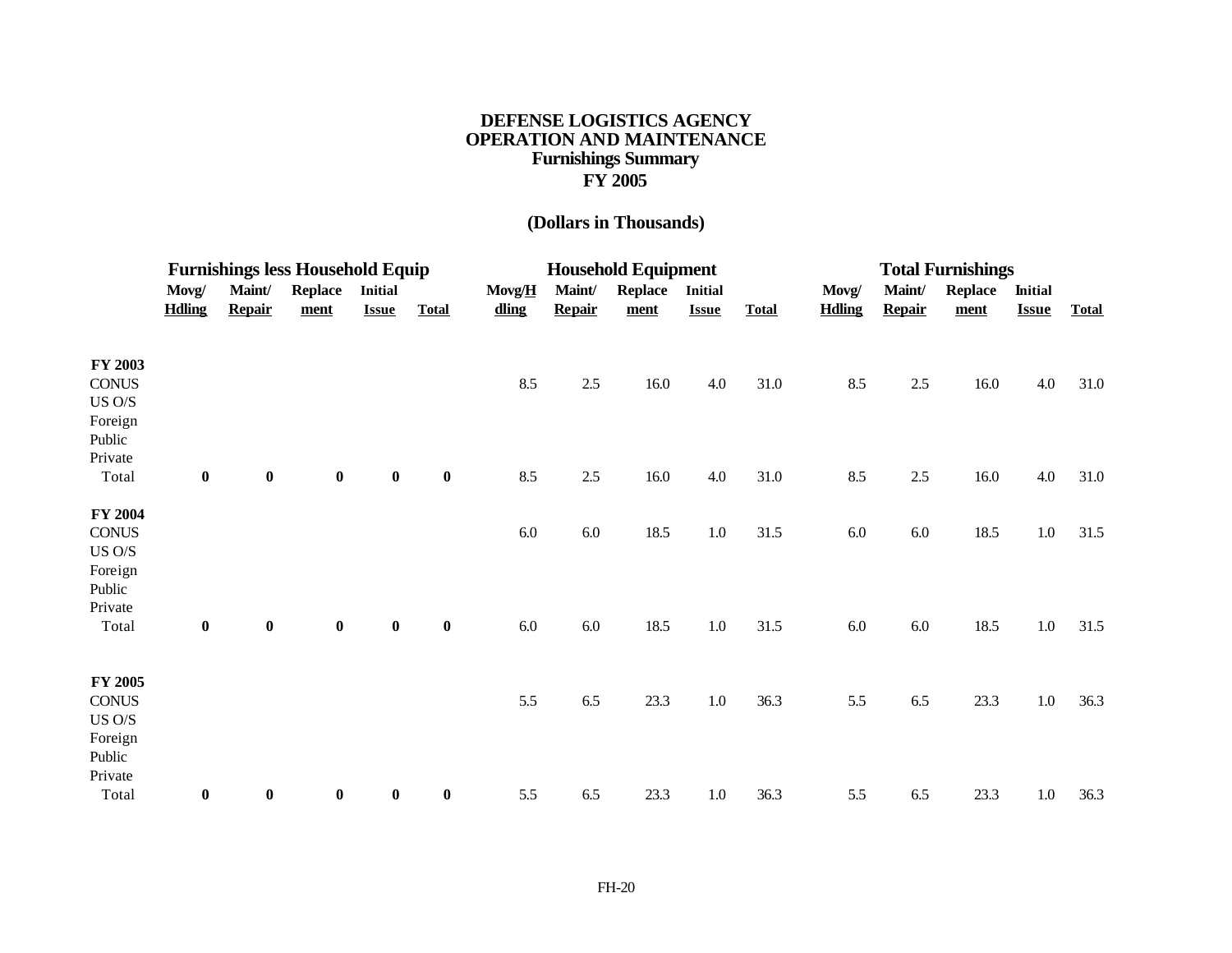#### **LEASING SUMMARY FAMILY HOUSING, DEFENSE-WIDE FY 2004**

### **LEASING SUMMARY FAMILY HOUSING, DEFENSE-WIDE FY 2005**

The FY 2005 leasing request by agency is as follows:

|                                 |                          | FY 2003<br>Actual       |                            | FY 2004<br>Estimate | FY 2005<br>Request       |              |
|---------------------------------|--------------------------|-------------------------|----------------------------|---------------------|--------------------------|--------------|
|                                 | Total<br>Cost<br>(\$000) | N <sub>0</sub><br>Units | Total<br>Cost<br>$(\$000)$ | No.<br>Units        | Total<br>Cost<br>(\$000) | No.<br>Units |
| <b>National Security Agency</b> |                          |                         |                            |                     |                          |              |
| Direct Obligations              | 9,831                    | 448                     | 11,987                     | 468                 | 11,257                   | 475          |
| Reimbursements                  |                          |                         |                            |                     |                          |              |
| <b>Gross Obligations</b>        | 9,831                    | 448                     | 11,987                     | 468                 | 11,257                   | 475          |
| Defense Intelligence Agency     |                          |                         |                            |                     |                          |              |
| Direct Obligations              | 26,220                   | 500                     | 27,225                     | 500                 | 30,199                   | 500          |
| Reimbursements                  | 3,200                    |                         | 3,300                      |                     | 3,300                    |              |
| <b>Gross Obligations</b>        | 29,420                   | 500                     | 30,525                     | 500                 | 33,499                   | 500          |
| <b>Total Appropriation</b>      | 36,051                   | 948                     | 39,212                     | 968                 | 41,456                   | 975          |

The Defense Agency leases are located exclusively overseas, in many cases at remote locations where housing comparable to western standards is scarce or nonexistent. Leasing in areas where suitable housing is in short supply is very expensive which accounts for the fact that the bulk of the high cost leases are concentrated in the Defense Agencies. These lease units support both activities in classified locations and the Defense Attaché System. Host government restrictions, security requirements, and safety and health improvements add additional costs to these leases in many locations. Detailed justification by agency is provided on the following pages.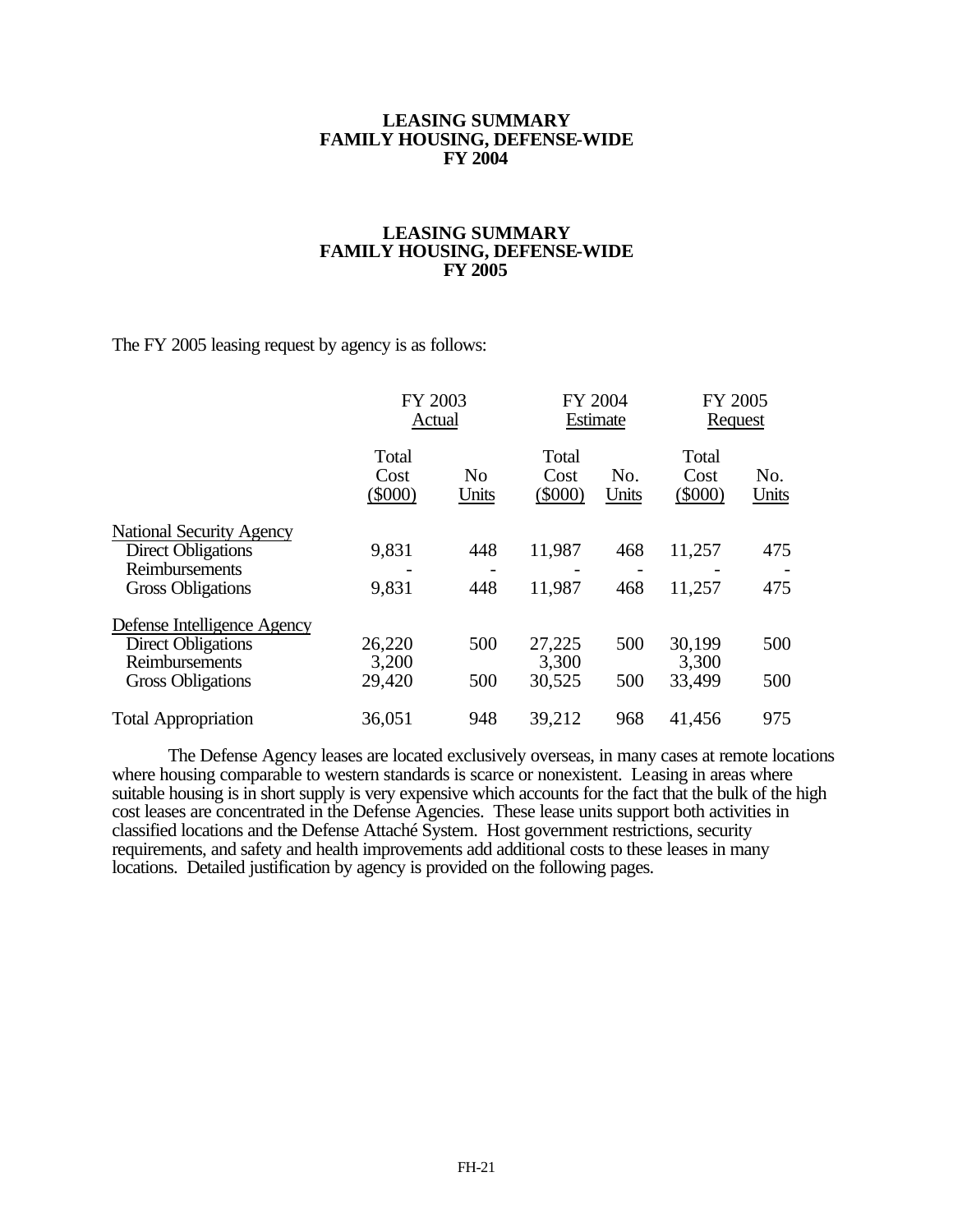## **NATIONAL SECURITY AGENCY OPERATION AND MAINTENANCE Analysis of Leased Units FY 2005**

|                                     |                | <b>FY 2003</b>  |                |                        | <b>FY 2004</b>  |                |                           | FY 2005 |         |
|-------------------------------------|----------------|-----------------|----------------|------------------------|-----------------|----------------|---------------------------|---------|---------|
| Location                            | Units<br>Auth. | Lease<br>Months | Cost<br>(5000) | Units<br>Auth.         | Lease<br>Months | Cost<br>(5000) | Units Lease Cost<br>Auth. | Months  | (\$000) |
|                                     |                |                 |                | <b>Domestic Leases</b> |                 |                |                           |         |         |
| None                                |                |                 |                |                        |                 |                |                           |         |         |
|                                     |                |                 |                | <b>Foreign Leases</b>  |                 |                |                           |         |         |
| Standard                            | 230            | 2,760           | 4,817          | 235                    | 2,820           | 5,954          | 2412,892 5,173            |         |         |
| Special Crypto<br><b>Activities</b> | 218            | 2,616           | 5,014          | 233                    | 2,796           | 6,033          | 234                       | 2,808   | 6,084   |
| <b>Total Foreign Leases</b>         | 448            | 5,376           | 9,831          | 468                    | 5,616           | 11,987         | 475                       | 5,700   | 11,257  |
| <b>Grand Total</b>                  | 448            | 5,376           | 9,831          | 468                    | 5,616           | 11,987         | 475                       | 5,700   | 11,257  |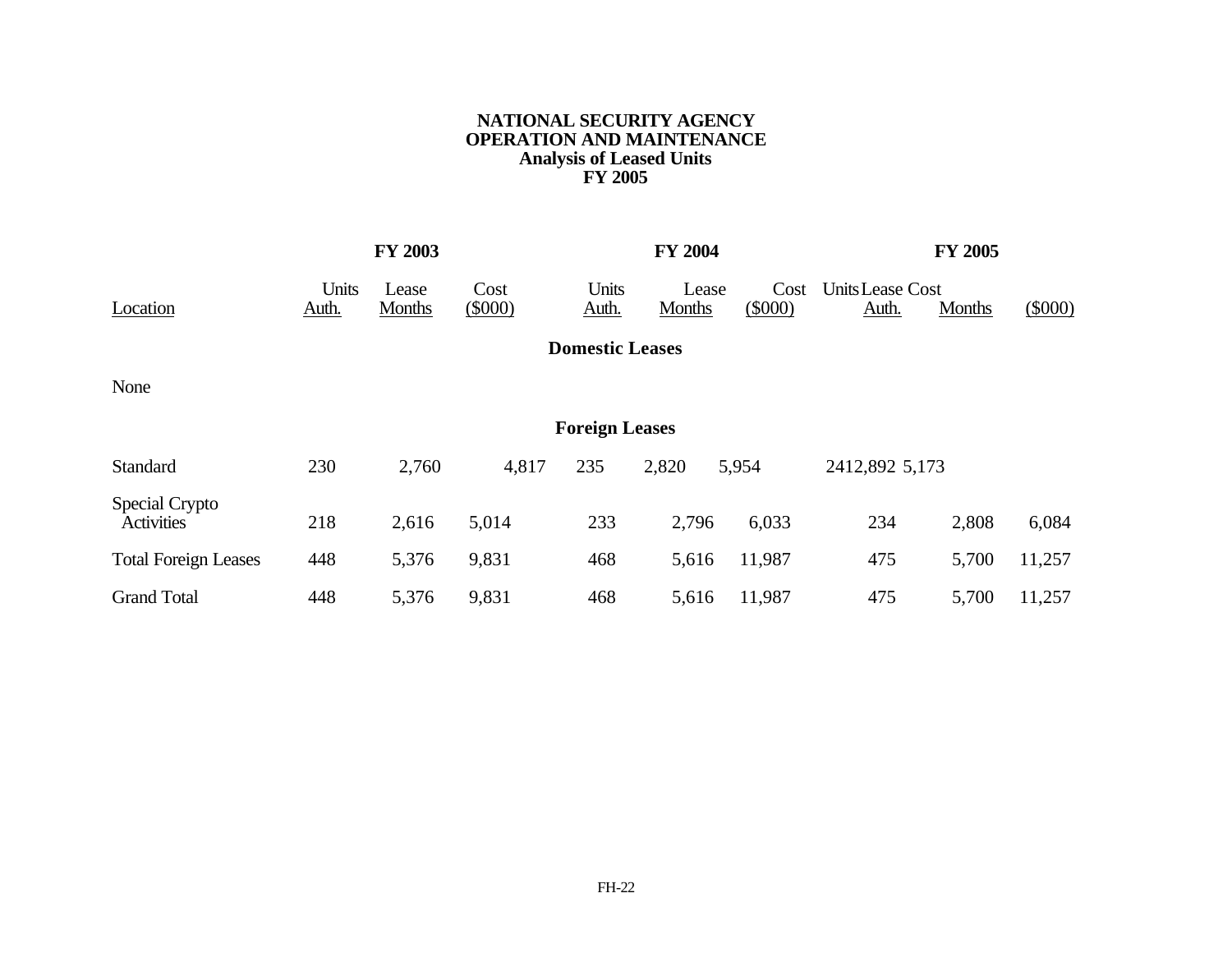### **NATIONAL SECURITY AGENCY OPERATON AND MAINTENANCE Leasing**

Reconciliation of Increases and Decreases

|          |                                                    | $(\$000)$ |
|----------|----------------------------------------------------|-----------|
| Leasing: |                                                    |           |
| 1.       | FY 2004 President's Budget Request                 | 11,987    |
| 2.       | FY 2004 Appropriated Amount                        | 11,987    |
| 3.       | Price Growth                                       |           |
|          | Inflation<br>$a_{-}$                               | 168       |
| 4.       | Program Decrease                                   |           |
| 5.       | a. Closure of two sites and relocation of one site | $-898$    |
| 6.       | FY 2005 Budget Request                             | 11,257    |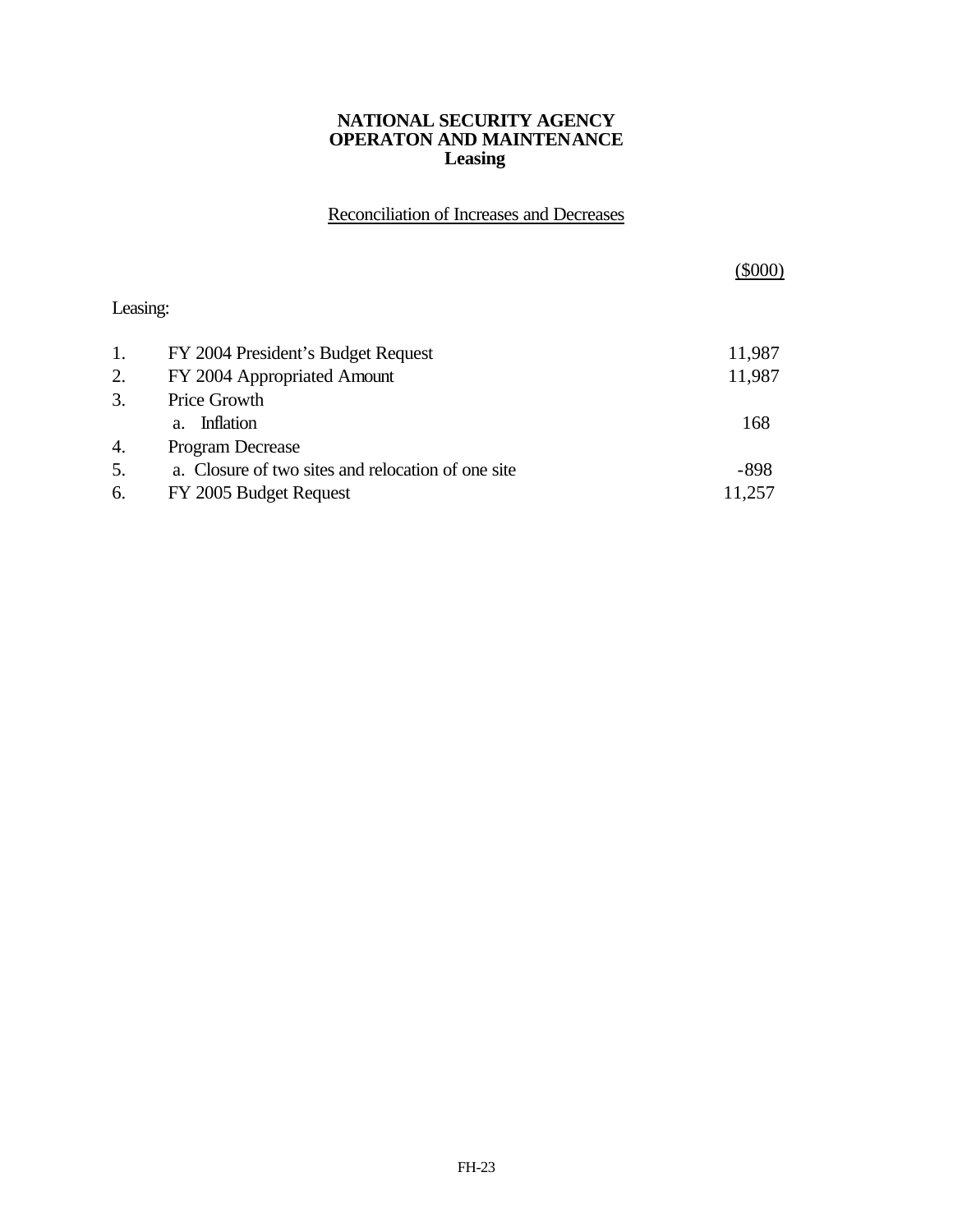## **DEFENSE INTELLIGENCE AGENCY OPERATION AND MAINTENANCE Analysis of Leased Units FY 2005**

|                             |                | FY 2003         |                   |                        | FY 2004                |                |                | FY 2005                |                |
|-----------------------------|----------------|-----------------|-------------------|------------------------|------------------------|----------------|----------------|------------------------|----------------|
| Location                    | Units<br>Auth. | Lease<br>Months | Cost<br>$(\$000)$ | Units<br>Auth.         | Lease<br><b>Months</b> | Cost<br>(5000) | Units<br>Auth. | Lease<br><b>Months</b> | Cost<br>(5000) |
|                             |                |                 |                   | <b>Domestic Leases</b> |                        |                |                |                        |                |
| None                        |                |                 |                   |                        |                        |                |                |                        |                |
|                             |                |                 |                   | Foreign Leases         |                        |                |                |                        |                |
| Classified Locations*       | 500            | 5,548           | 26,220            | 500                    | 5,560                  | 27,225         | 500            | 5,572                  | 30,199         |
| Reimbursable                |                |                 | 3,200             |                        |                        | 3,300          |                |                        | 3,300          |
| <b>Total Foreign Leases</b> | 500            | 5,548           | 29,420            | 500                    | 5,560                  | 30,525         | 500            | 5,572                  | 33,499         |
| <b>Grand Total</b>          | 500            | 5,548           | 29,420            | 500                    | 5,560                  | 30,525         | 500            | 5,572                  | 33,499         |

\*Due to the sensitive nature of this information, country detail, to include lease months, can be provided to the committee through channels.